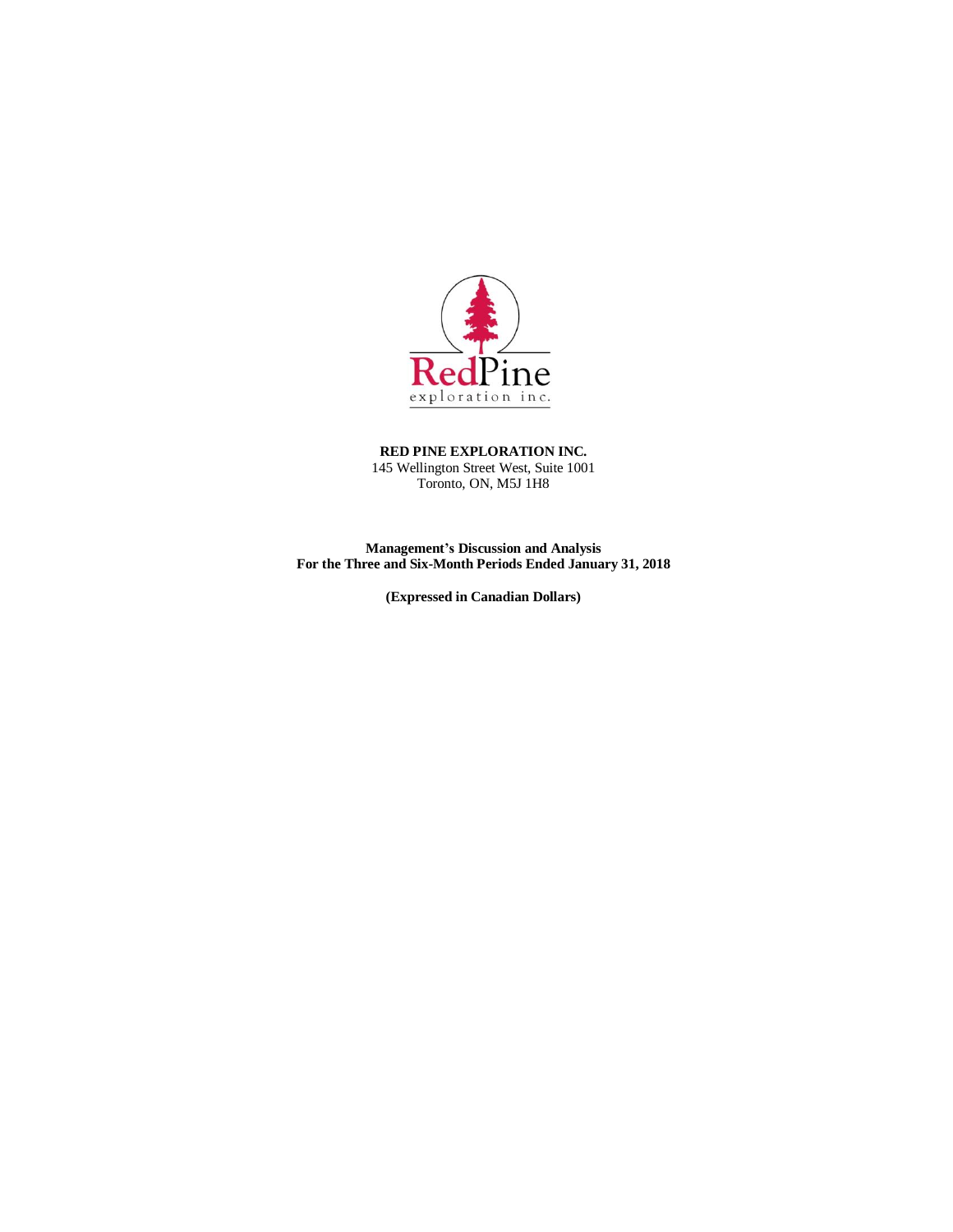# **INTRODUCTION**

This Management's Discussion and Analysis ("MD&A") of Red Pine Exploration Inc. (the "Company", "Red Pine", "we" or "our") is intended to enable readers to view the company's performance, financial condition and future prospects through management's eyes and to provide material information to readers that may not be fully reflected in the financial statements.

This MD&A is intended to supplement and should be read in conjunction with the Audited Consolidated Financial Statements and the notes thereto for the year ended July 31, 2017. All financial information in this MD&A has been prepared in accordance with International Financial Reporting Standards ("**IFRS**"). All amounts presented in this MD&A are in Canadian dollars unless otherwise indicated.

Additional information relating to our company is available on SEDAR at www.sedar.com and on the company website at www.redpineexp.com.

This MD&A is dated and the information contained herein is presented as at March 28, 2018.

## **CAUTIONARY STATEMENT ON FORWARD LOOKING STATEMENTS**

This MD&A contains forward-looking information and statements (collectively, "forward-looking statements") within the meaning of applicable Canadian securities legislation, concerning the business, operations and financial performance and condition of Red Pine Exploration Inc. Forward-looking statements include, but are not limited to, statements with respect to the estimation of commodity prices, mineral reserves and resources, the realization of mineral reserve estimates, capital and exploration expenditures, costs and timing of the exploration and development of mineral deposits, the success of exploration activities, permitting time lines, currency exchange rate fluctuations, requirements for additional capital, government regulation of mining activities, environmental risks, unanticipated reclamation expenses, title disputes or claims and limitations on insurance coverage. Generally, these forwardlooking statements can be identified by the use of forward-looking terminology such as "plans", "expects" or "does not expect", "is expected", "budget", "scheduled", "estimates", "forecasts", "intends", "anticipates" or "does not anticipate", or "believes", or variations of such words and phrases or state that certain actions, events or results "may", "could", "would", "might" or "will be taken", "occur" or "be achieved" or the negative connotations thereof. All such forward-looking statements are based on the opinions and estimates of the relevant management as of the date such statements are made and are subject to important risk factors and uncertainties, many of which are beyond the Company's ability to control or predict.

Forward-looking statements are necessarily based on estimates and assumptions that are inherently subject to known and unknown risks, uncertainties and other factors that may cause the actual results, level of activity, performance or achievements of the Company to be materially different from those expressed or implied by such forward-looking statements, including but not limited to: risks and uncertainties relating to, among other things, changes in commodity prices, currency fluctuation, financing, unanticipated reserve and resource grades, infrastructure, results of exploration activities, cost overruns, availability of materials and equipment, timeliness of government approvals, taxation, political risk and related economic risk and unanticipated environmental impact on operations as well as other risks and uncertainties described under *Risks and Uncertainties* section of this MD&A for additional disclosures.

Although the Company has attempted to identify important factors that would cause actual results to differ materially from those contained in forward-looking statements, there may be other factors that cause results not to be as anticipated, estimated, or intended. There can be no assurance that such statements will prove to be accurate, as actual results and future events could differ materially from those anticipated in such statements. All of the forward-looking statements contained on this MD&A are qualified by these cautionary statements. Readers should not place undue reliance on forward-looking statements. Forward-looking statements are provided for the purpose of providing information about management's current expectations and plans and allowing investors and other to get a better understanding of the Company's operating environment. The Company expressly disclaims any intention or obligation to update or revise any forward-looking statements whether as a result of new information, events or otherwise, except in accordance with applicable securities laws.

# **QUALIFIED PERSON**

Quentin Yarie, P.Geo, the Company's President and Chief Executive Officer is the Qualified Person, as defined by NI 43-101, who has reviewed and approved the technical information disclosed in this MD&A.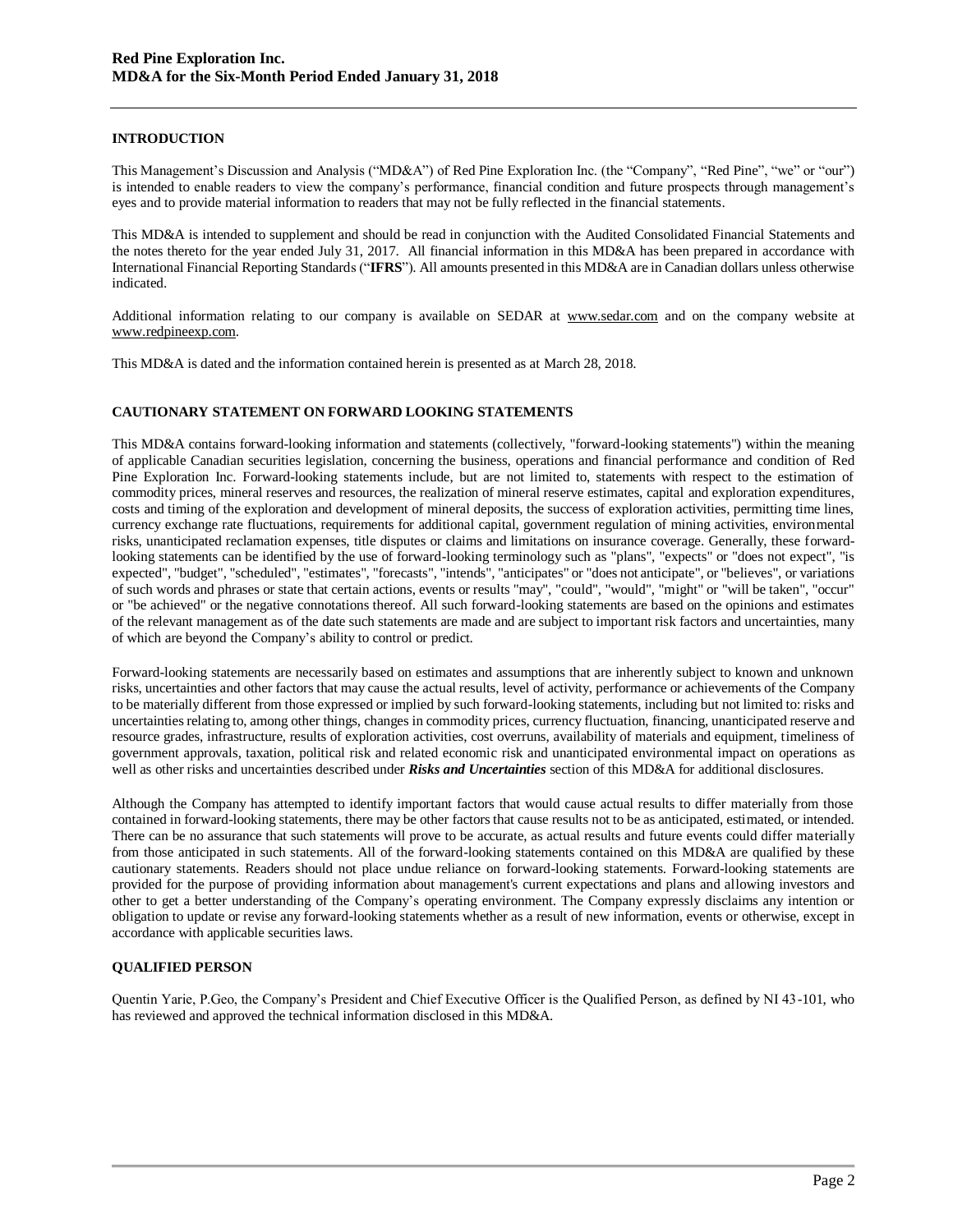## **CORE BUSINESS AND OBJECTIVES**

Red Pine is a publicly-listed corporation (TSXV: RPX) incorporated under the laws of Ontario and has a fiscal year-end of July 31. Our principal business is the acquisition, exploration and development of mineral properties with a particular focus on gold exploration projects located in northern Ontario.

The long-term business objectives of the Company are to:

- 1. acquire mineral properties it considers prospective to strengthen its portfolio of properties,
- 2. advance the geological knowledge of its mineral properties through successive exploration programs, and
- 3. if deemed advantageous, dispose of its mineral properties

Our principal project consists of a 60% interest in the Wawa Gold Project, which is situated in northern Ontario next to the Municipality of Wawa and consists of over 5,500 hectares and hosts several former mines with historic production. Citabar LLP owns the remaining 40% interest in the project and is funding their portion of exploration activities. Red Pine is the operator of the joint venture.

We have additional mineral properties situated in northern Ontario.

Our mineral properties are currently in the exploration stage and we do not operate any mines. We have not generated operating revenues or paid dividends since inception and are unlikely to do so in the immediate future. Our continued operations are dependent upon the ability of the Company to obtain financing through the proceeds of securities subscriptions for the continued exploration of its mineral properties. We have not yet determined through a Feasibility Study whether any of our mineral properties contain mineralization that is economically recoverable.

The value of an exploration property is highly dependent upon the discovery of economically recoverable mineralization, the longterm preservation of the Company's ownership interest in the underlying mineral property, the ability of the Company to obtain the necessary funding to complete sufficient exploration activities on the property, and the prospects of any future profitable production therefrom, or alternatively upon the Company's ability to dispose of its property interests on an advantageous basis.

Risk factors that must be considered in achieving the Company's business objectives include the risk that exploration activities may not result in the discovery of minerals or definition of any mineral resources or reserves, that significant expenses could be required to define mineral reserves, that environmental, land title and competitive issues may prevent the development of any mineral reserves, and that the Company may fail to generate adequate funding to development mineral reserves.

The Company accepts the risks which are inherent to mineral exploration programs and the exposure to the cyclical nature of mineral prices. The Company relies on the geological and industry expertise of its Toronto-based management team and engages subcontractors to complete certain aspects of its exploration programs.

Our executive offices are situated at 1001-145 Wellington Street West, Toronto, Ontario, M5J 1H8 and our website is [www.redpineexp.com](http://www.redpineexp.com/) (which is expressly not incorporated by reference into this filing).

As of October 31, 2017, we had 20 employees in addition to the President & Chief Executive Officer and the Chief Financial Officer. Certain professional, administrative and geological services are provided to the Company by independent contractors, including corporations and/or individuals who may be officers or directors of Red Pine. No assurance can be given that qualified employees can be retained by Red Pine when necessary.

See the *Risks and Uncertainties* section of this MD&A for additional risk disclosures.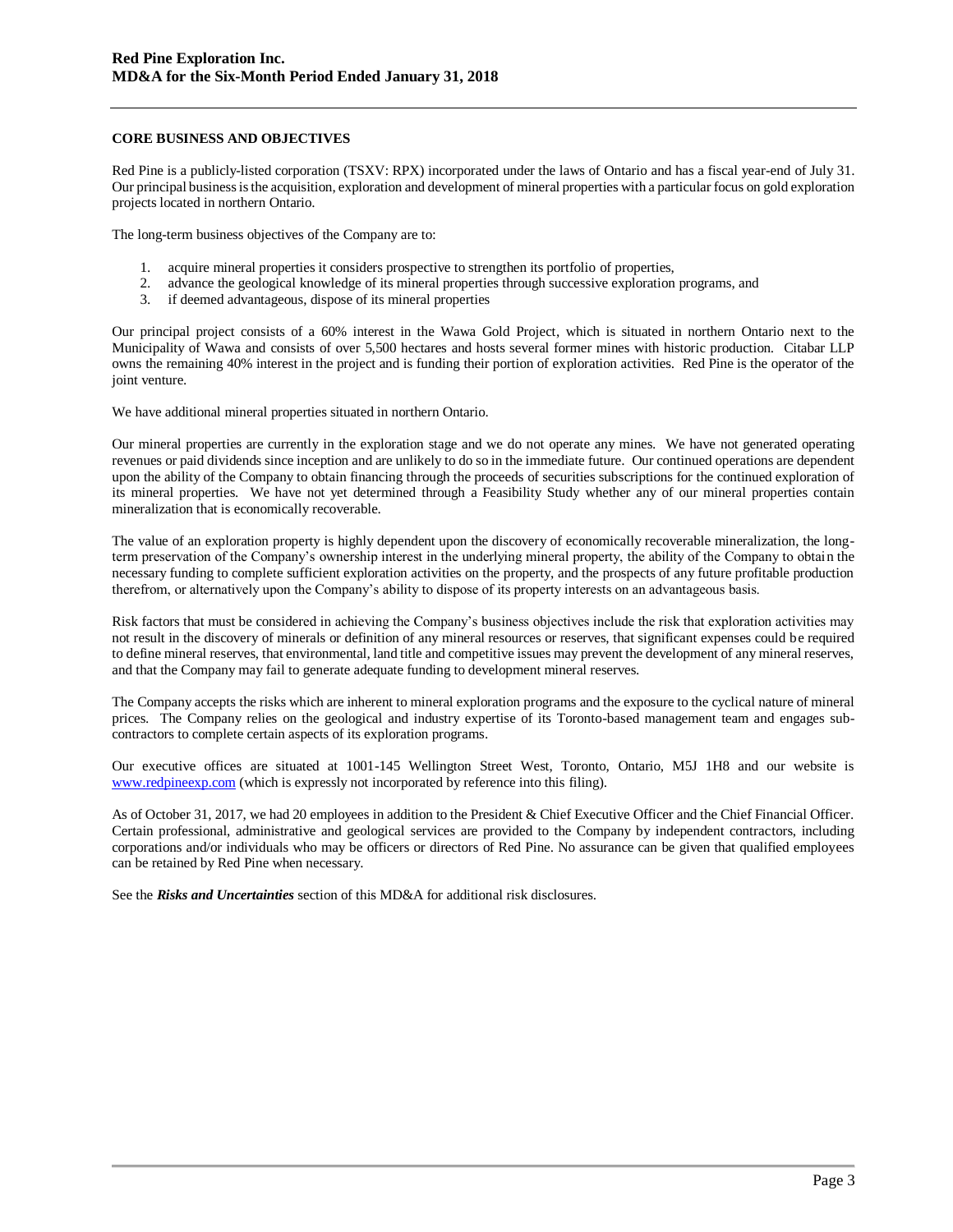## **CORPORATE HIGHLIGHTS**

- On August 3, 2017, the Company completed the acquisition of net smelter royalties ("NSR") on the Wawa Gold Project whereby the Company paid \$25,000 in cash and issued 100,000 common shares.
- On September 27, 2017, we entered into a Memorandum of Understanding ("MOU") with the Michipicoten First Nation.
- On October 26, 2017, we announced three new exploration targets on the Wawa Gold Project and their potential tonnages and grades, which were identified and interpreted by Golder Associates Ltd.
- During the month of October 2017, the Company completed settlement transactions whereby the Company agreed to settle certain obligations (the "Debt") to subscribers of its flow-through shares for financings that were completed in 2010 and 2011 through cash settlements. Pursuant to the settlement transactions, the Company paid \$109,115 in cash to settle total indebtedness of \$109,114 and issued a total of 146,209 common shares (the "Shares") at a deemed price of \$0.11 per Share to settle total indebtedness of \$16,083.
- On December 29, 2017 the Company has completed a private placement financing for gross proceeds of \$1,865,300. The Company issued 12,360,000 common share units at a price of \$0.105 per unit and 4,540,000 flow-through common shares at a price of \$0.125 per share. Each FT share was issued on a "flow-through" basis, as defined in the Income Tax Act (Canada). Each common share unit consisted of one common share and one common share purchase warrant exercisable for a period of three years at an exercise price of \$0.15 per purchase warrant. As part of the financing the Company paid \$111,918 cash commission which is included in the total cost of if issue of \$220,656 and issued 1,014,000 non-transferable compensation warrants exercisable for a period of three years at an exercise price of \$0.105 per compensation warrant. The flow through premium associated with the financing was \$113,500 (note 6).

## **SUBSEQUENT EVENTS**

• On February 9, 2018, the Company granted 300,000 stock options exercisable for a period of up to three 3 years at a price of \$0.07 per share. The fair value of the stock options was estimated to be \$24,535 using the Black-Scholes model for pricing options under the following assumptions: risk free rate 0.55%, dividend yield 0% expected volatility 141% and expected life of 3 years.

# **FUTURE OUTLOOK AND PLAN**

The Wawa Gold Project exploration program is designed to potentially expand the size of the existing inferred gold resource and connect other zones of gold mineralization. Both the drilling and resampling programs are expected to continue throughout 2018 to yield significant advancements of the geological knowledge of the property, the discovery of new geological structures and the discovery of new zones of gold mineralization. Exploration results and plans for the Wawa Gold Project are discussed in further detail in the section titled *Exploration and Evaluation Activities*.

Since July 31, 2017, the Company has spent approximately \$3,265,884 on exploration expenditures prior to any recovery from the joint-venture partner, which is estimated at approximately \$1,4443,303. The Company expects to spend a further \$4,850,000 on exploration expenditures until the end of the current fiscal year and prior to any recovery from the joint-venture partner, which is estimated at approximately \$1,940,000.

The above amounts may be updated based on actual costs and the timing may be delayed or adjusted based on several factors, including the availability of capital to fund the budget.

As of January 31, 2018, we had a working capital surplus of \$ 2,801,078 (July 31, 2017: \$3,298,929) and management believes the company is well funded to maintain the existing exploration and evaluation expenditures while supporting professional fees and general and administrative expenses until the end of the current fiscal year. The Company believes that any shortfall in funding can be covered through the monetization of non-core exploration assets, which includes several net smelter royalties on other properties, which are described in the section titled Exploration and Evaluation Activities.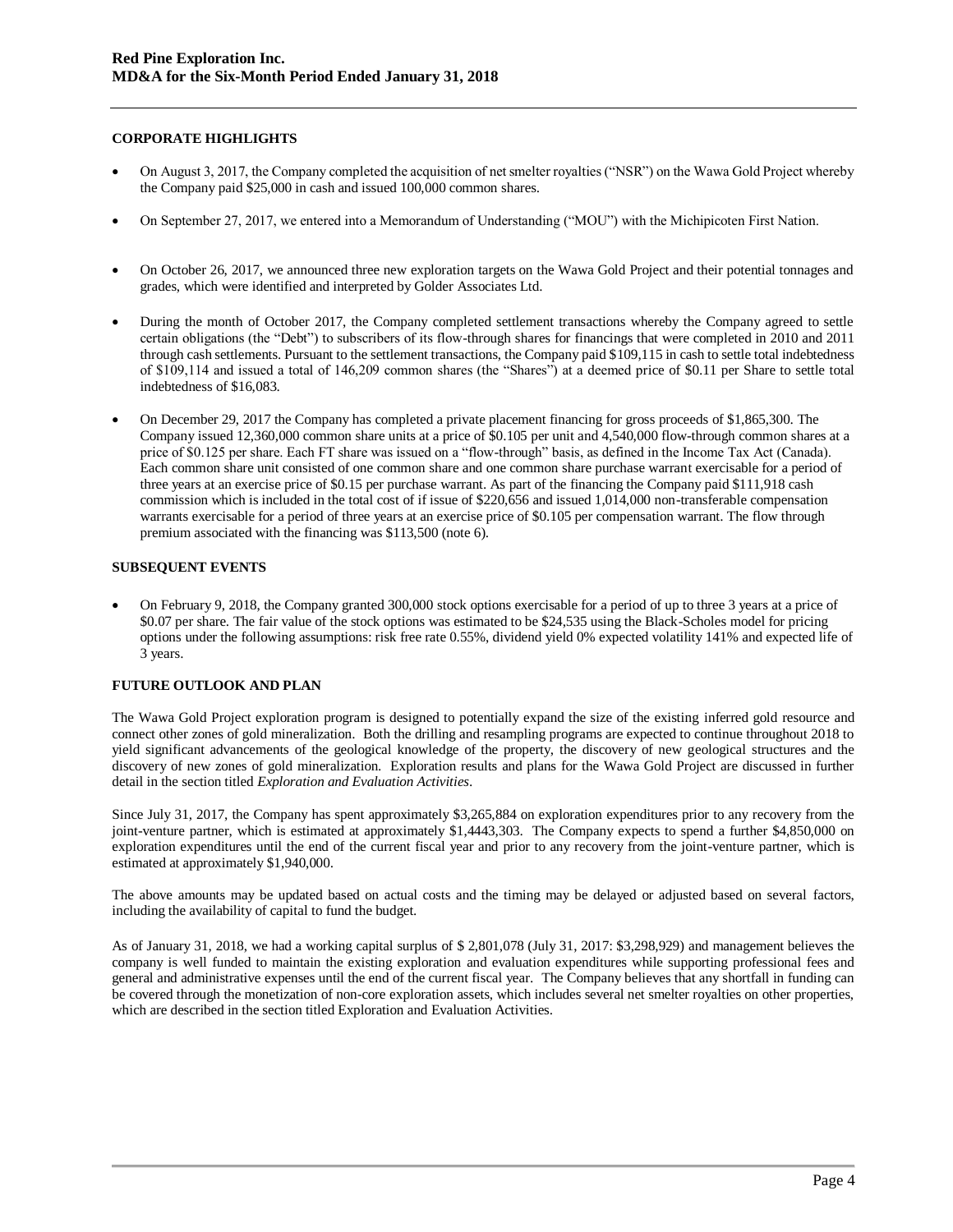# **EXPLORATION AND EVALUATION ACTIVITIES**

Over the past 12 months, the Company's exploration activities have focused on the Wawa Gold Project.

#### **Wawa Gold Project**

Red Pine owns a 60% interest in the Wawa Gold Project. The exploration strategy is to gain an understanding; structurally, geochemically, and geologically to identify trends on the property to focus the exploration efforts, to maximize each drill hole with the expectation that additional gold resources will be discovered. Over the past 12 months, Red Pine has continued the sampling of 42,000 metres of historic core, that was never sampled by previous operators of the project (initiated in February 2016) and drilling continued following the completion of the 26,000-metre drill program (completed early November 2017). This drill program has been immediately followed by the ongoing 20,000-metre drill program.

Through ongoing modeling, continuous analysis of the data and favourable results over the course of the 30,000 metres of drilling;

• Four new discoveries have been made during the drill programs; Minto Mine South Zone, Surluga North Zone, Hornblende-William Zone, and Grace-Darwin Zone. These discoveries give evidence that the Wawa Gold Corridor extend over 4.75km (Figure 1) strike length that remains open to both the north and south. The additional drilling will target this theory moving forward, along with strategically targeting areas near the current resource to reveal the potential in the hanging wall and footwall zones.

• Coinciding with the drill program, Red Pine has initiated discussions with Golder Associates to update the current resource model for Surluga Deposit and generate a new resource model for the Minto South zone.

• In addition to the sampling program and drill program, Red Pine executed a Transient AMT (TAMT) survey over the Wawa Gold Corridor in May and early June 2017. The TAMT survey was designed to identify targets at depth and a continuity between the know mineralized zones.

The Wawa Gold property consists of 34 unpatented and mining claims and 164 patented and leased mining claims totaling 5,568 contiguous hectares and hosts several past producing mines with a combined historic production of 120,000 oz. Au at an average grade of 9.04 g/t. To date, the largest gold deposit on the property is the Surluga deposit, which hosts a NI 43-101 Inferred Resource of 1,088,000 oz. Au at an average grade of 1.71 g/t using a 0.5 g/t cut-off contained within 19.82 million tonnes (Mineral Resource Statement, Surluga-Jubilee Gold Deposit, Wawa Gold Project, Ontario, Ronacher Mckenzie Geoscience and SRK Consulting (Canada) Inc., May 26, 2015). The project area is located approximately 2 kilometres east of the Town of Wawa in northern Ontario.

On December 11, 2014, the Company signed an assignment and assumption agreement with Augustine Ventures Inc. ("Augustine") and with Citabar Limited Partnership ("Citabar") pursuant to which the parties agreed to amend their Property Option Agreement dated April 16, 2009, to allow the Company to earn up to a 45% interest in the Wawa Gold JV under the following terms:

- a) The Company was required to incur \$2.1 million in eligible exploration expenditures by September 30, 2015 to earn an initial 30% interest.
- b) Upon earning the 30% interest, the Company became manager of the joint-venture.
- c) The Company and Augustine have the shared right to earn an additional 15% interest in the joint-venture, whereby the Company may earn its additional 7.5% interest by incurring \$2 million provided a total of \$4.0 million is incurred by June 30, 2016. The Company may earn a pro rata share of Augustine's additional 7.5% interest by assuming a portion of Augustine's expenditures.
- d) The Company also has the right to earn a pro rata interest in any of Augustine's existing mineral properties, including any future acquisitions, within an area of influence defined as a 5-kilometre from the perimeter of the Wawa Gold Project by satisfying certain additional criteria.

On August 7, 2015, the Company met the conditions to earn its initial 30% interest in the underlying joint venture (the "Wawa Gold JV"), which at that time was owned 30% by Augustine and 40% by Citabar, whereby the Company became the operating manager of the JV. In the fall of 2015, all 34 unpatented mining claims were transferred to a 30/30/40 shared holding to reflect the satisfied earn in agreement. As operating manager:

- a) The Company is entitled to receive project management fees from the JV partners.
- b) The Company shall be reimbursed periodically by the JV partners on a pro rata basis for all exploration expenditures incurred for the benefit of the joint-venture, which are recognized as a reduction of exploration expenditures when invoiced to the JV partners.

On February 3, 2017, the Company completed a plan of arrangement whereby Augustine became a wholly-owned subsidiary resulting in an increase in the ownership to 60% of the Wawa Gold Property.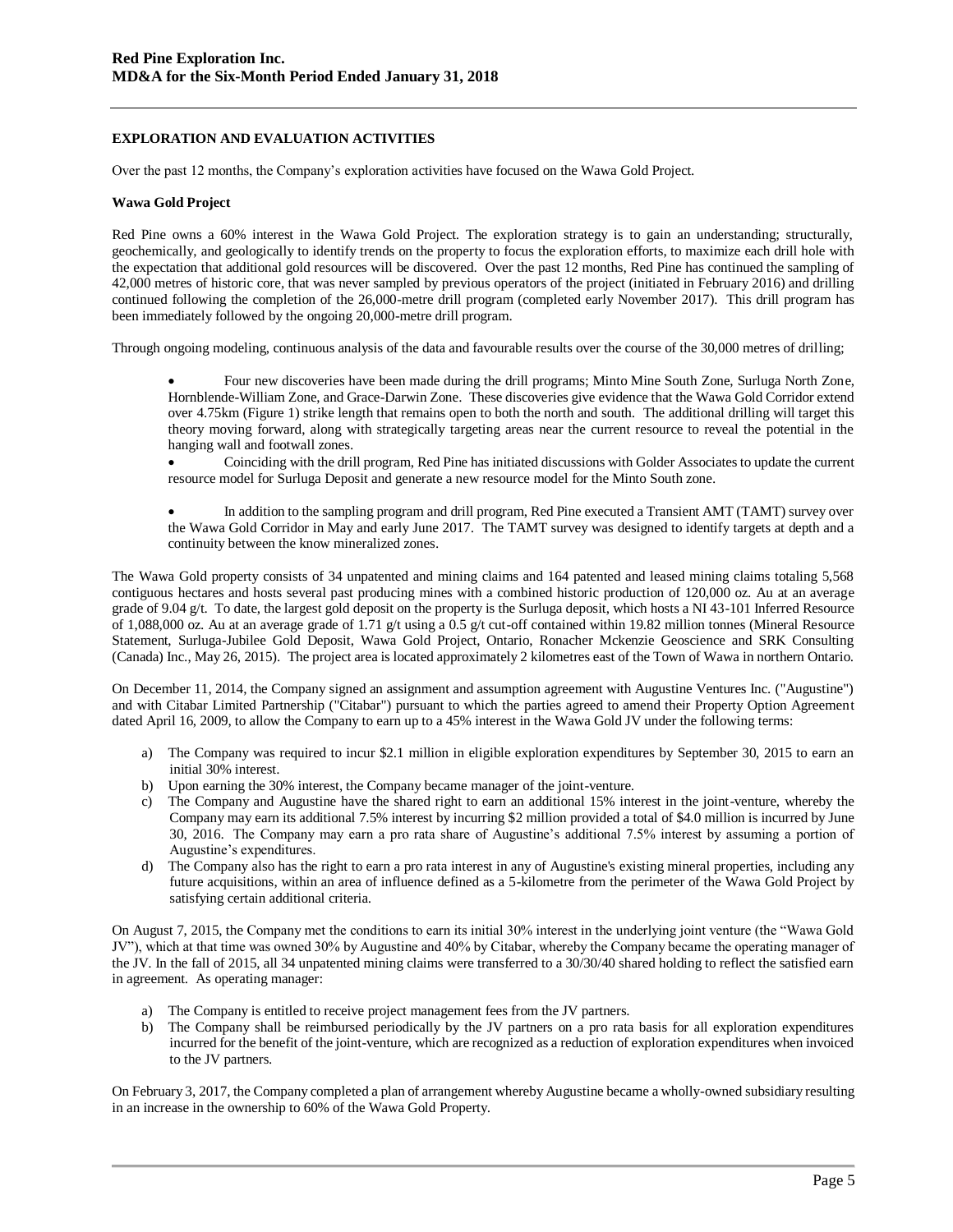

Figure 1: New discovery zones along the Wawa Gold Corridor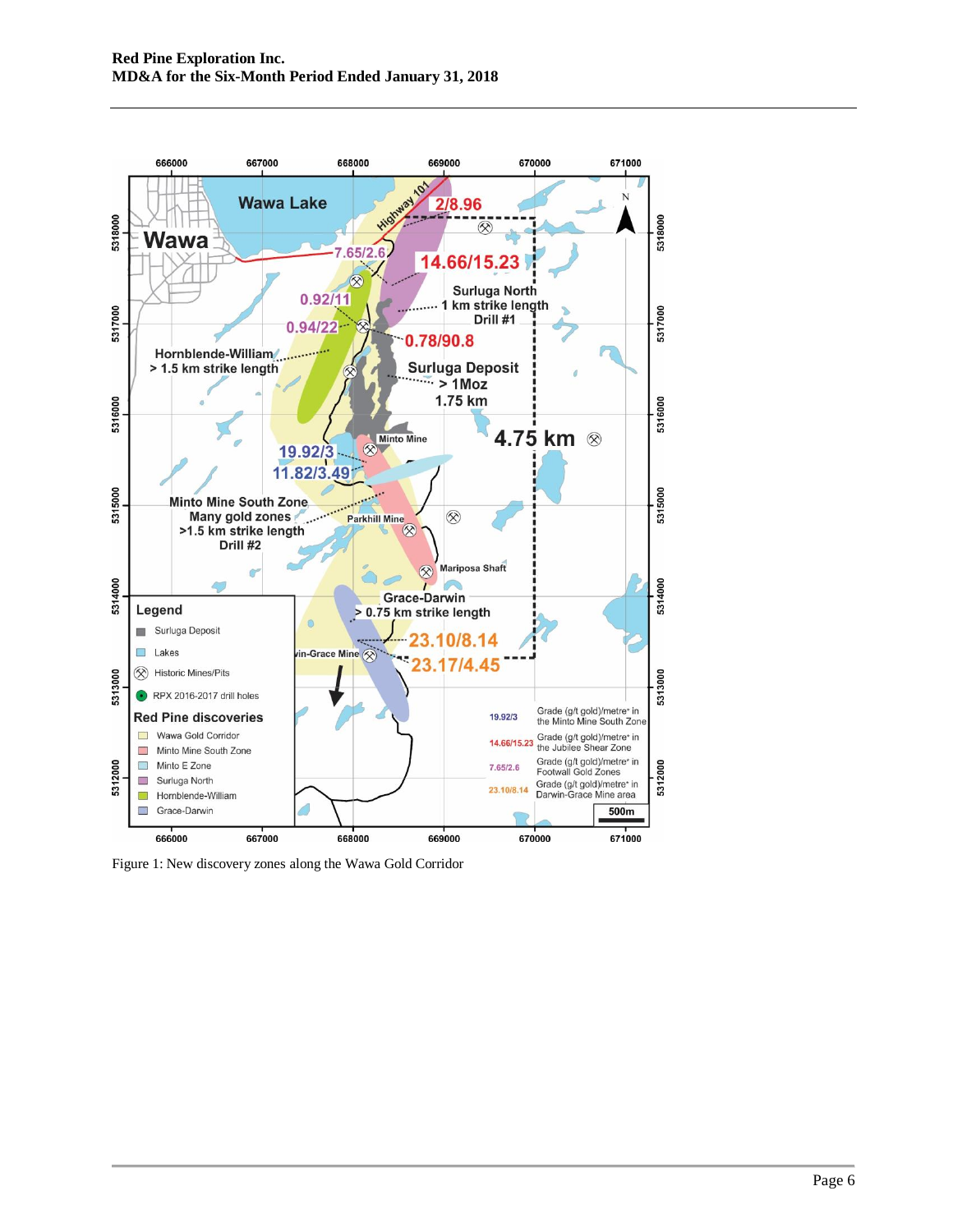# **EXPLORATION AND EVALUATION ACTIVITIES (CONTINUED)**

### **Cayenne Property**

As of January 31, 2018, the Cayenne property consisted of 2 unpatented claims (2 claim units) and 1 lease (62.67 ha) in Genoa Township located approximately 110 kilometers southwest of Timmins, Ontario. The Company owns 100% of the property.

Glencore Xstrata plc ("Glencore"), the previous owner of the property, holds a 1.5% net smelter return royalty ("NSR") after recovery of all exploration costs incurred on the property by the Company, as well as a onetime buy back right (the "Buy Back Right") to reacquire up to a 50% interest, on a portion of the property that was originally optioned from Falconbridge Limited in 2005 (the "Falconbridge Claims") plus a one-kilometer area of influence around the Falconbridge claims.

On December 1, 2013, the Company signed an exploration agreement with the Flying Post First Nation ("FPFN"). The agreement permits the Company to undertake exploration activities within the respective band's traditional and customary lands in return for the following:

a) If the Company proceeds with a Preliminary Exploration Program Phase 1:

a. The Company will issue on 10,000 common shares and 20,000 common share purchase warrants within 15 days of, and subject to approval of the TSX Venture Exchange ("TSXV"), the execution of the agreement (issued). Each share purchase warrant will entitle the holder to purchase one non-flow through share of the Company at an exercise price of the greater of \$0.25 per share or the closing stock price on the day of approval by the TSXV. The term of the share purchase warrants is five years from the date of issue.

- b. The Company will also contribute a one-time lump sum payment of \$5,000 to the Community Fund of FPFN (paid).
- b) If the Company proceeds with a Preliminary Exploration Program Phase 2:

a. The Company will issue 10,000 common shares and 20,000 common share purchase warrants within 15 days of proceeding with Phase 2. Each share purchase warrant will entitle the holder to purchase one common share of the Company at an exercise price of the greater of \$0.25 or the closing stock price of the day and will be exercisable for a period of five years from the date of issue.

- b. The Company will contribute a one-time payment of \$5,000 to the Community Fund of FPFN.
- c) If the Company proceeds with Exploration Programs After Phase 1 and 2:

a. The Company will issue 50,000 common shares and 100,000 common share purchase warrants within 15 days of proceeding with Phase 3. Each share purchase warrant will entitle the holder to purchase one common share of the Company at an exercise price of the greater of \$0.25 or the closing stock price on the day of grant and will be exercisable for a period of five years from the date of issue.

b. The Company will contribute a one-time payment of \$5,000 to the Community Fund of FPFN.

c. The Company will pay 2% of all Assessment Eligible Exploration Program costs incurred specifically on the project area after this agreement takes effect, to a maximum of \$50,000 per agreement year. This amount is exclusive of the onetime payments of \$15,000 in aggregate and negotiation costs associated with transacting any future agreements entered into. d. The FPFN shall appoint an elders' committee, which will be engaged for the purpose of consultation and advice. The

Company will provide up to \$10,000 per year to the Elders Committee as an honorarium fee for travel.

## **Algoma-Talisman Property**

The Company has a 100% interest in a MRO patented land package covering approximately 65 square kilometers of fee simple patented mineral rights in Coppell and Newton Townships of the Porcupine Mining Division of Northern Ontario located approximately 110 km southwest of Timmins, Ontario.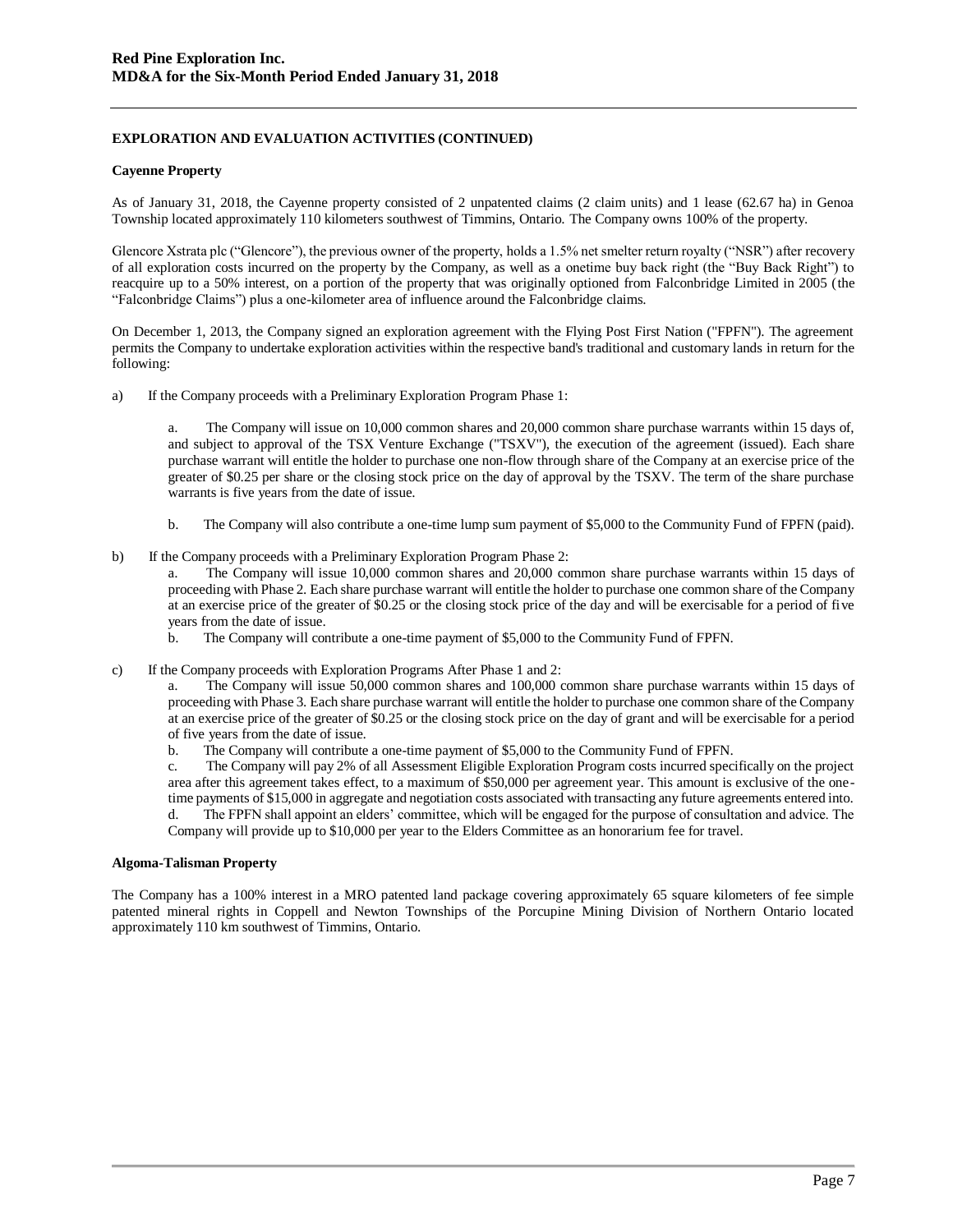## **EXPLORATION AND EVALUATION ACTIVITIES (CONTINUED)**

### **Mortimer Property**

As of January 31, 2018, the Company has a 100% interest in a block of 12 contiguous unpatented mining claims covering approximately 2.3 square kilometers in the Dore Township approximately 110 km southwest of Timmins, Ontario. The previous owners retain net smelter returns ("NSRs") ranging between 0.2% and 2% on certain claims and the Company has the option to purchase a portion of these NSRs for various cash payments as specified in the original purchase agreements.

## **Mount Logano Property**

As of January 31, 2018, the Company held a 100% interest in 1 unpatented mining claim (3 claim units) located approximately 11 km east of the Dome mine in Timmins, Ontario. The claim is subject to a 3% NSR for gold and a 2% NSR for other minerals mined in the Mt. Logano Property. The Company has the right at any time to buy back 50% of the NSR (or 1.50% NSR for gold and 1.00% NSR for all other minerals) for the sum of \$3,000,000.

## **Moffatt Property**

The Company has a 100% interest in 4 unpatented mining claims covering 704 hectares located approximately 10 km northwest of Atikokan, Ontario.

## **Net Smelter Royalties**

The Company retains a 1.5% NSR on approximately 75 square kilometers of claims 20 km east of Goldcorp's Borden Gold project near Chapleau, Ontario. The underlying property package was sold to Probe Mines Ltd. in November 2012.

The Company retains a 2% NSR on a property consisting of 43 claims in the Wawa area of Ontario owned by Alamos Gold Inc., which has the right to repurchase the NSR for \$1,500,000.

## **RESULTS OF OPERATIONS**

The following are explanations of the material changes for the six-month period ended January 31, 2018 compared to the six-month period ended January 31, 2018:

|                                                  | Six-month period ended |                     | Three-month period ended |                     |  |
|--------------------------------------------------|------------------------|---------------------|--------------------------|---------------------|--|
|                                                  | January 31,<br>2018    | January 31,<br>2017 | January 31,<br>2018      | January 31,<br>2017 |  |
|                                                  |                        |                     |                          |                     |  |
| <b>Expenses</b>                                  |                        |                     |                          |                     |  |
| Exploration Expenditures (note 4, 5)             | \$3,265,884            | \$1,815,871         | \$1,611,532              | \$1,112,224         |  |
| General and Administrative (notes 8, 12)         | 273,015                | 331,547             | 173,658                  | 248,191             |  |
| Payroll & Professional Fees (notes 6, 13)        | 208,585                | 291,914             | 110,731                  | 163,023             |  |
| Depreciation and Amortization (note 5)           | 52,470                 | 15,208              | 27,692                   | 11,935              |  |
| Deferred Premium (note 6)                        | (68,062)               |                     | (17,596)                 |                     |  |
| Recovery of Exploration Expenditures (note 4, 5) | (1,443,303)            | (1,361,008)         | (895, 154)               | (871, 442)          |  |
| Foreign Exchange Loss                            | 670                    |                     | 579                      |                     |  |
| Interest Income                                  |                        | (466)               |                          | (258)               |  |
| <b>Total Expenses</b>                            | 2,289,259              | 1,093,065           | 1,011,442                | 663,464             |  |
| Loss and Comprehensive Loss for the Period       | \$(2,289,259)          | (1,093,065)         | (1,011,442)              | (663, 464)          |  |
|                                                  |                        |                     |                          |                     |  |
| Loss per share $-$ basic and diluted             | \$ (0.01)              | \$(0.01)            | \$ (0.01)                | \$ (0.01)           |  |
| Weighted average shares outstanding              | 268,072,245            | 106,250,051         | 271,820,007              | 107,636,401         |  |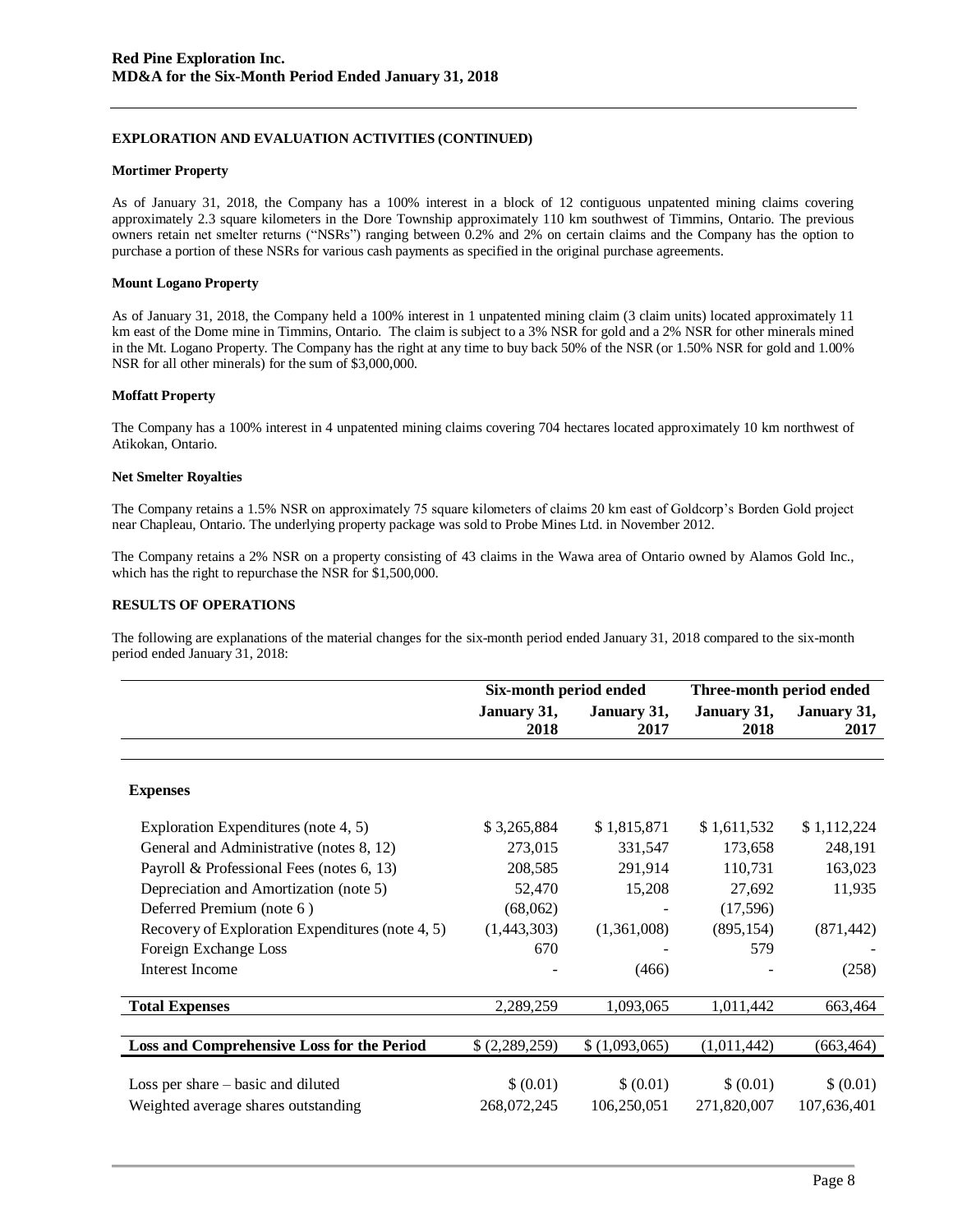*Results for the six-month period ended January 31, 2018*

#### **RESULTS OF OPERATIONS (CONTINUED**

- Exploration expenditures increased to  $$3,265,884$  (2017:  $$1,815,871$ ) as we significantly accelerated exploration activities on the Wawa Gold Project.
- Recovery of exploration expenditures increased to \$1,443,303 (2017: \$1,361,008) as Citabar funded its proportional share of exploration on the Wawa Gold Project.
- Payroll and professional fees decreased to \$208,585 (2017: \$291,914) as a result of decreased management compensation and legal fees as compared to the previous period.
- General and administrative decreased to \$273,015 (2017: \$331,547) as a result of decreased investor relations activities as compared to the previous period and recovery of cost from companies under management control
- Loss and Comprehensive Loss increased to \$2,289,259 (2017: 1,093,065).

#### **QUARTERLY RESULTS OF OPERATIONS**

The following is selected quarterly information for the eight most recently completed quarters:

|                                             | <b>Ouarter Ended</b> |                                   |                    |                |  |
|---------------------------------------------|----------------------|-----------------------------------|--------------------|----------------|--|
|                                             |                      | January 31, 2018 October 31, 2017 | July 31, 2017<br>Φ | April 30, 2017 |  |
| <b>Total Revenues</b>                       |                      |                                   |                    |                |  |
| Exploration expenditures net of recoveries  | 716.378              | 1,106,203                         | 1,167,893          | 22,411,601     |  |
| Loss and Comprehensive loss for the quarter | (2,289,250)          | (1,277,817)                       | (1,175,715)        | (23, 333, 534) |  |
| Basic and diluted loss per share            | (0.01)               | (0.00)                            | (0.00)             | (0.10)         |  |
| Working Capital Surplus (Deficit)           | 1,011,442            | 2,089,422                         | 3,298,930          | 3,824,600      |  |

|                                             | <b>Ouarter Ended</b>    |                  |                      |                       |  |  |
|---------------------------------------------|-------------------------|------------------|----------------------|-----------------------|--|--|
|                                             | <b>January 31, 2017</b> | October 31, 2016 | <b>July 31, 2016</b> | <b>April 30, 2016</b> |  |  |
| <b>Total Revenues</b>                       |                         |                  |                      | 46,130                |  |  |
| Exploration expenditures net of recoveries  | 240,782                 | 214.081          | 152,080              | 65,075                |  |  |
| Loss and Comprehensive loss for the quarter | (663, 464)              | (429, 601)       | (554, 672)           | (248, 794)            |  |  |
| Basic and diluted loss per share            | (0.01)                  | (0.00)           | (0.01)               | (0.01)                |  |  |
| Working Capital Surplus (Deficit)           | 289,149                 | 695,166          | 992.222              | (686, 535)            |  |  |

# **OFF BALANCE SHEET TRANSACTIONS**

The Company does not have off-balance sheet arrangements including any arrangements that would affect the liquidity, capital resources, market risk support and credit risk support or other benefits.

#### **DIVIDENDS**

The Company has neither declared nor paid any dividends on its Common Shares. The Company intends to retain its earnings, if any, to finance growth and expand its operations and does not anticipate paying any dividends on its common shares in the foreseeable future.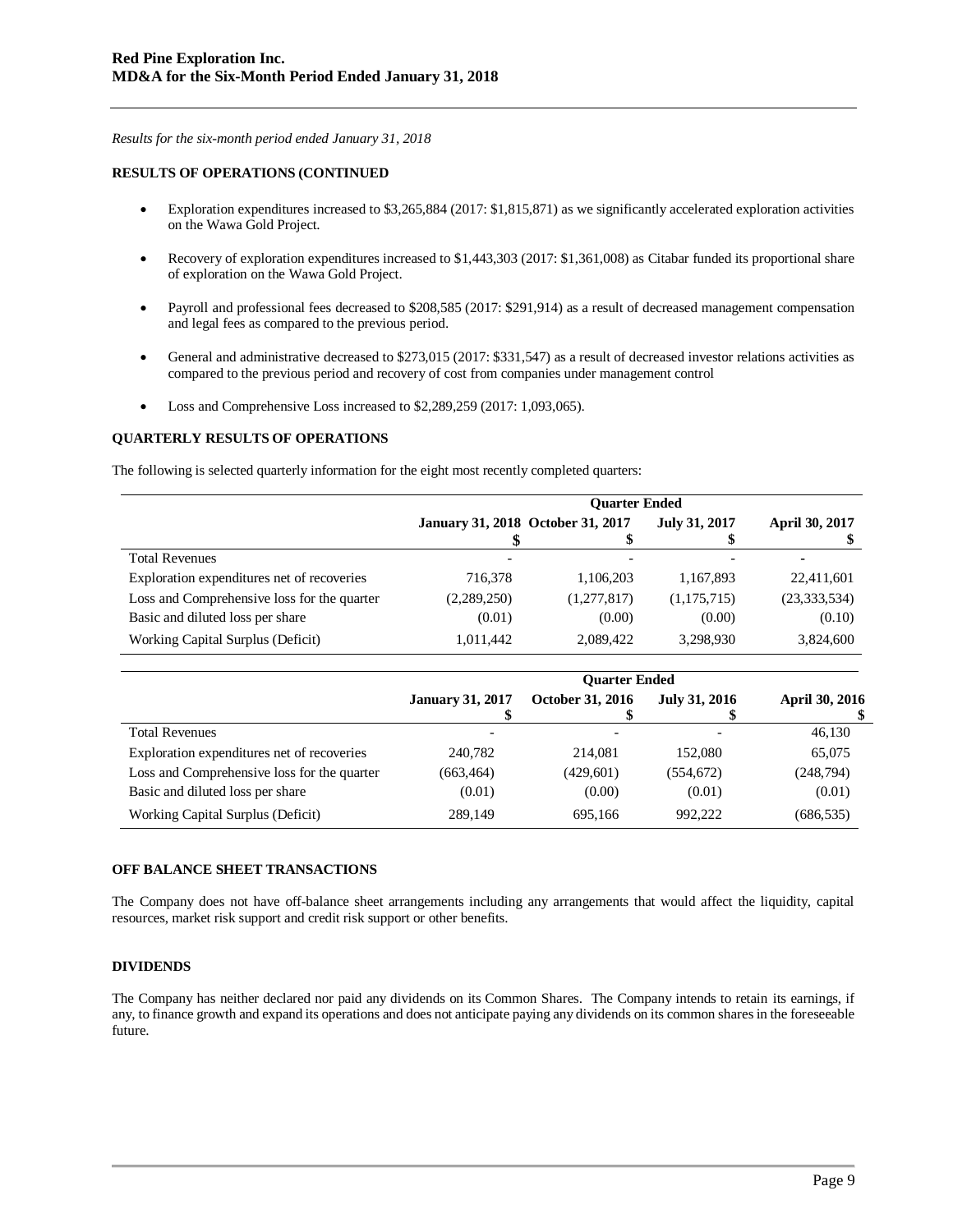# **EXPLORATION AND EVALUATION EXPENDITURES**

The following table summarizes the cumulative exploration and evaluation expenditures the Company has incurred on its mineral properties. The Wawa Gold property expenditures includes all amounts incurred by the joint-venture prior to any prorated recovery from the joint-venture partners.

|                                   | <b>Wawa Gold</b><br><b>Property</b> | Cayenne<br><b>Property</b> | <b>Other</b><br><b>Properties</b> | <b>Total</b><br><b>Properties</b><br>\$ |
|-----------------------------------|-------------------------------------|----------------------------|-----------------------------------|-----------------------------------------|
|                                   |                                     |                            |                                   |                                         |
| <b>Balance – July 31, 2016</b>    | 3,018,122                           | 6,133,216                  | 8,381,799                         | 17,533,137                              |
|                                   |                                     |                            |                                   |                                         |
| <b>Exploration Expenditures</b>   | 1,810,637                           | 4,312                      | 922                               | 1,815,871                               |
|                                   |                                     |                            |                                   |                                         |
| Balance – January 31, 2017        | 4,828,759                           | 6,137,528                  | 8,382,721                         | 19,349,008                              |
|                                   |                                     |                            |                                   |                                         |
| <b>Property Acquisition Costs</b> | 21, 212, 777                        |                            |                                   | 21,212,777                              |
| <b>Exploration Expenditures</b>   | 3,484,954                           | 158                        | 53,375                            | 3,538,487                               |
|                                   |                                     |                            |                                   |                                         |
| <b>Balance – July 31, 2017</b>    | 29,526,490                          | 6,137,868                  | 8,436,096                         | 44,100,272                              |
|                                   |                                     |                            |                                   |                                         |
| <b>Property Acquisition Costs</b> | 372,920                             |                            |                                   | 372,920                                 |
| <b>Exploration Expenditures</b>   | 2,886,964                           | 6,000                      | 922                               | 2,892,964                               |
| <b>Balance – January 31, 2018</b> | \$32,786,374                        | \$6,143,686                | \$8,436,096                       | \$47,366,156                            |

During the six-month period ended January 31, 2018:

- a) The Company incurred total exploration and evaluation expenditures of \$2,886,964 (2017: \$1,810,637).and \$372,920 (2017: \$ nil) on property acquisition for the Wawa Gold property
- b) The Company incurred total exploration and evaluation expenditures of \$nil on other properties (2017: \$5,234).
- c) The following table represent the amounts invoiced to the Wawa Gold joint-venture partners for their prorated share of the exploration program costs incurred during the six-month period ended January 31, 2018, which includes exploration and evaluation expenditures, joint expenditures and any project management fees. The amounts for Augustine are those that were invoiced and recovered prior to the acquisition of Augustine, which was completed on February 3, 2017.

As at January 31, 2018, a total payable of \$26,362 was owed to the joint-venture partners (July 31, 2017 – receivable of \$328,118 was due from the joint-venture partners).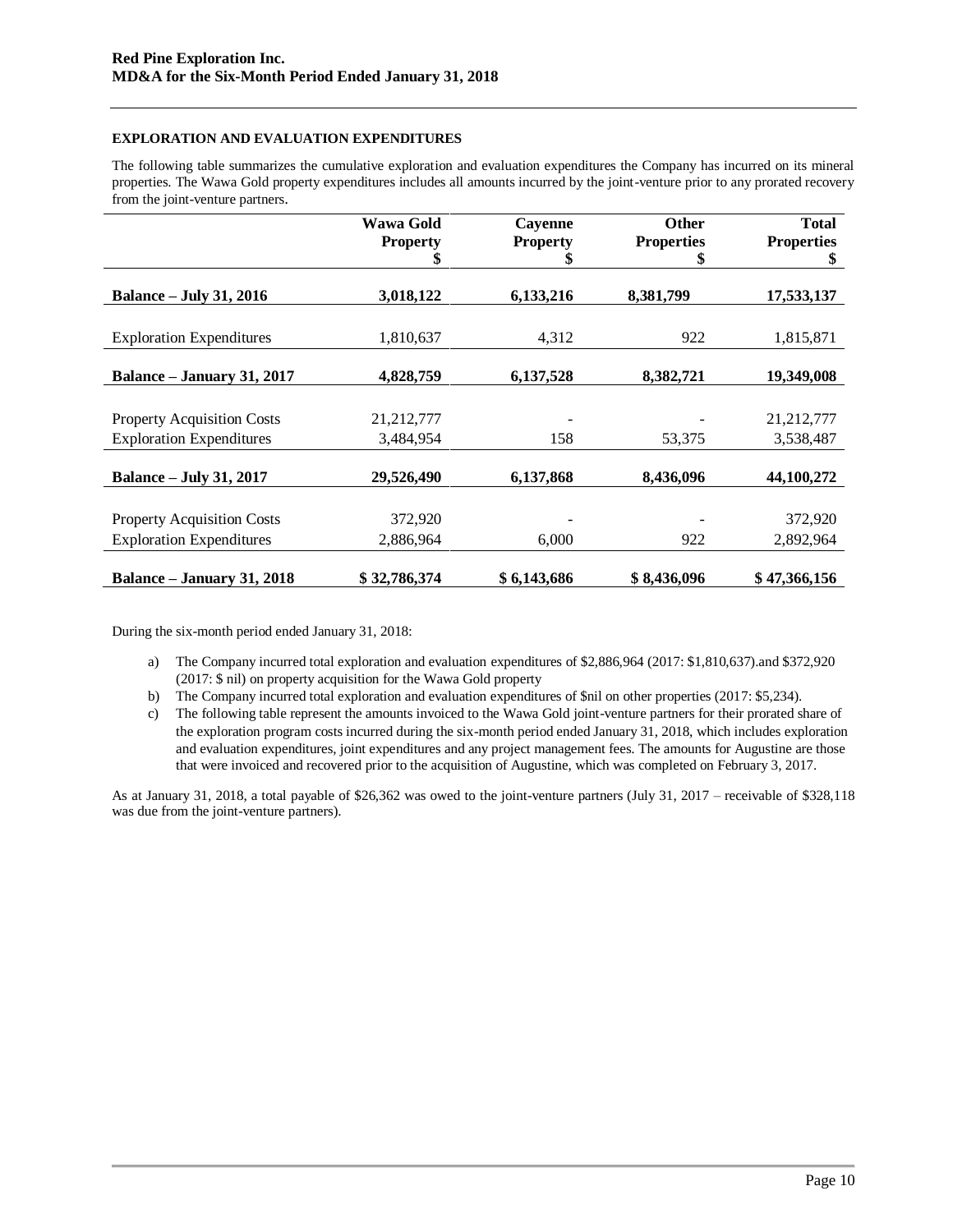## **LEASE AND SUBLEASE COMMITMENTS**

The Company has an office space lease agreement located at 141 Adelaide Street West from August 15, 2014 to August 14, 2019 and signed a sublease agreement with a third-party tenant whereby the Company shall receive sublease payments for the period from March 1, 2015 to August 14, 2019. The sublease payments are recognized as a reduction of General and Administrative expenses on the Statements of Loss and Comprehensive Loss. A security deposit totalling \$17,281 was received from the subtenant and is reported as a long-term liability on the Consolidated Statements of Financial Position. As of October 31, 2017, the Company was committed to annual lease payments for 141 Adelaide Street West of approximately \$223,020 and expects to receive annual sublease payments of \$223,020.

On December 12, 2016, the Company signed an office space lease agreement for office space located at 145 Wellington Street West for seven (7) years from January 1, 2017 to December 31, 2023. On September 15, 2016, a security deposit totaling \$41,579 was remitted to the landlord, which is reported as a long-term asset on the Consolidated Statements of Financial Position. As of January 31, 2018, the Company was committed to annual lease payments for 145 Wellington Street West of approximately \$104,544.

Future minimum payments under the Company's leases, excluding the receipt of any sublease payments, are as follows:

| <b>Minimum Lease Payments</b>                | January 31,<br>2018 | <b>July 31,</b><br>2017 |  |
|----------------------------------------------|---------------------|-------------------------|--|
| No later than 1 year                         | 327.564             | 327,564                 |  |
|                                              |                     |                         |  |
| Later than 1 year, but no later than 5 years | 538,979             | 650,488                 |  |
| Later than 5 years                           | 95,832              | 148,104                 |  |
| <b>Total</b>                                 | 962,375             | 1,126,156               |  |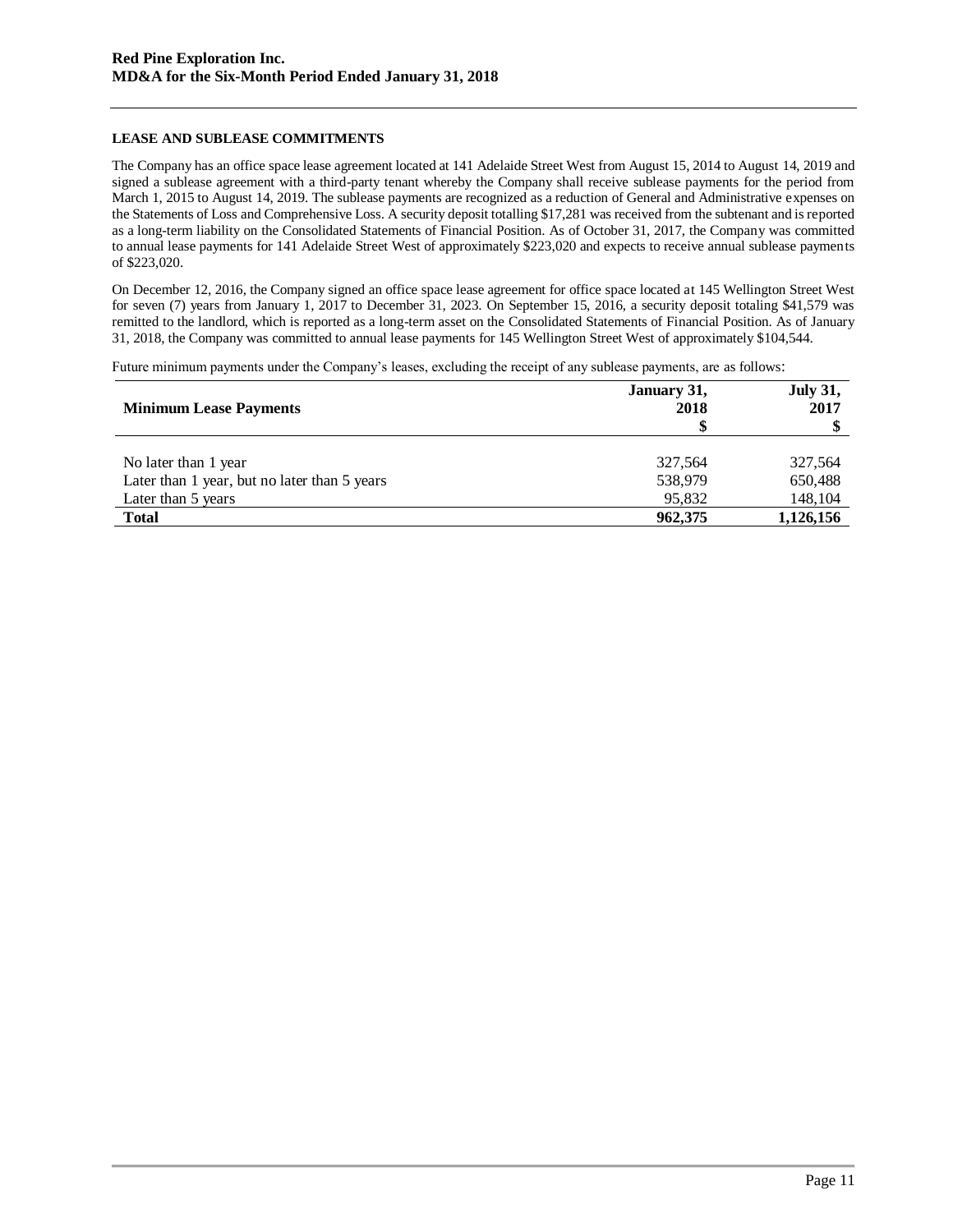## **FLOW-THROUGH EXPENDITURE COMMITMENTS**

The Company completed flow-through ("F/T") share financings that involve a commitment to incur Canadian exploration expenditures ("CEEs") prior to the end of specific calendar years and to renounce the CEE tax deductions to the subscribers. Flowthrough shares and exploration expenditures qualifying as CEEs are defined in the Income Tax Act of Canada.

| <b>Financing Series</b>                     | 2016 F/T<br><b>Red Pine</b><br><b>Series</b> | 2016 F/T<br><b>Augustine</b><br><b>Series</b> | 2017 F/T<br><b>Series</b>        | 2017 FT<br><b>Series</b>         |
|---------------------------------------------|----------------------------------------------|-----------------------------------------------|----------------------------------|----------------------------------|
| <b>Financing Date</b>                       | June                                         | December                                      | February                         | December                         |
| <b>Commitment Deadline</b>                  | 3.2016<br>December<br>31, 2017               | 12, 2016<br>December<br>31, 2017              | 24, 2017<br>December<br>31, 2018 | 31, 2017<br>December<br>31, 2018 |
| Commitment Amount                           | \$1,098,000                                  | \$500,000                                     | \$4,000,101                      | \$567,500                        |
| Less: Qualified CEEs Incurred in 2016       | (98,000)                                     | $\qquad \qquad -$                             |                                  |                                  |
| Less: Qualified CEEs Incurred in 2017       | (1,000,000)                                  | (500,000)                                     | (1,646,539)                      |                                  |
| Less Qualified CEE Incurred in 2018         |                                              |                                               | (327, 261)                       |                                  |
| <b>Estimated F/T Expenditures Remaining</b> | $\mathbf{s}$ .                               | \$ -                                          | \$2,026,301                      | \$567,500                        |

The following tables sets out the flow-through expenditure commitments as of January 31, 2018:

# **RELATED PARTY TRANSACTIONS AND BALANCES**

Related parties as defined by IAS 24 *Related Party Disclosures* include the members of the Board of Directors, key management personnel and any companies controlled by these individuals. Key management personnel include those persons having authority and responsibility for planning, directing and controlling activities of the Company.

Key management personnel for the Company consists of the CEO, CFO, VP Exploration and Executive Director of Mining.

The following transactions occurred with related parties during the six-month period ended January 31, 2018:

- a) Key management personnel received the following compensation:
	- a. Cash compensation of \$75,000 (2017: \$95,550), was paid to the CEO which has been recorded in exploration expenditures on the Consolidated Statements of Loss and Comprehensive Loss.
	- b. Professional fees of \$38,250 (2017: \$36,650), was paid to a corporation controlled by the CFO for professional services, and has been recorded in payroll and professional fees on the Consolidated Statements of Loss and Comprehensive Loss.
	- c. Professional fees of \$nil (2017 \$52,250) was paid to key management personal and has been recorded in payroll and professional fees on the Consolidated Statement of Loss and Comprehensive Loss.
	- d. Professional fees of \$60,000 (2017: \$nil), was paid to a corporation controlled by the Executive Director of Mining, and has been recorded in payroll and professional fees on the Consolidated Statements of Loss and Comprehensive Loss.
- b) Companies under the common management received the following services:
	- a. Exploration services in the amount of \$209,500 (2017: \$20,120), which was recorded as a recovery of exploration expenditures
	- b. Office and general administration services in the amount of \$68,473 (2017: \$nil), which was recorded as a recovery of general administration.

As of January 31, 2018, the outstanding related party balances were as follows:

- a) Corporations under common management control owe the Company \$100,517 (July 31, 2017: \$32,520) for the reimbursement of shared expenditures, which has been included in accounts receivable.
- b) Former directors of wholly-owned subsidiary Augustine Ventures Inc., owe the Company \$16,862 (July 31, 2017: \$62,166), which has been included in amounts receivable.
- c) A Corporation controlled by the CFO owed \$nil (July 31, 2017: \$2,657) for the reimbursement of expenses, which has been included in amounts receivable.
- d) A Corporation controlled by the Executive Director of Mining was owed \$10,250 (July 31, 2017: \$11,225) for management consulting fees, which has been included in accounts payable.
- e) The Company is the manager of and owns a 60% interest in a joint-venture partnership (see Note 4). The Company owes the joint-venture partner the following net balances which has been included in the obligation to the joint venture from joint-venture partners:
	- **a.** Citabar: (payable of \$26,362) (July 31, 2017: receivable of \$328,118 owed to the Company)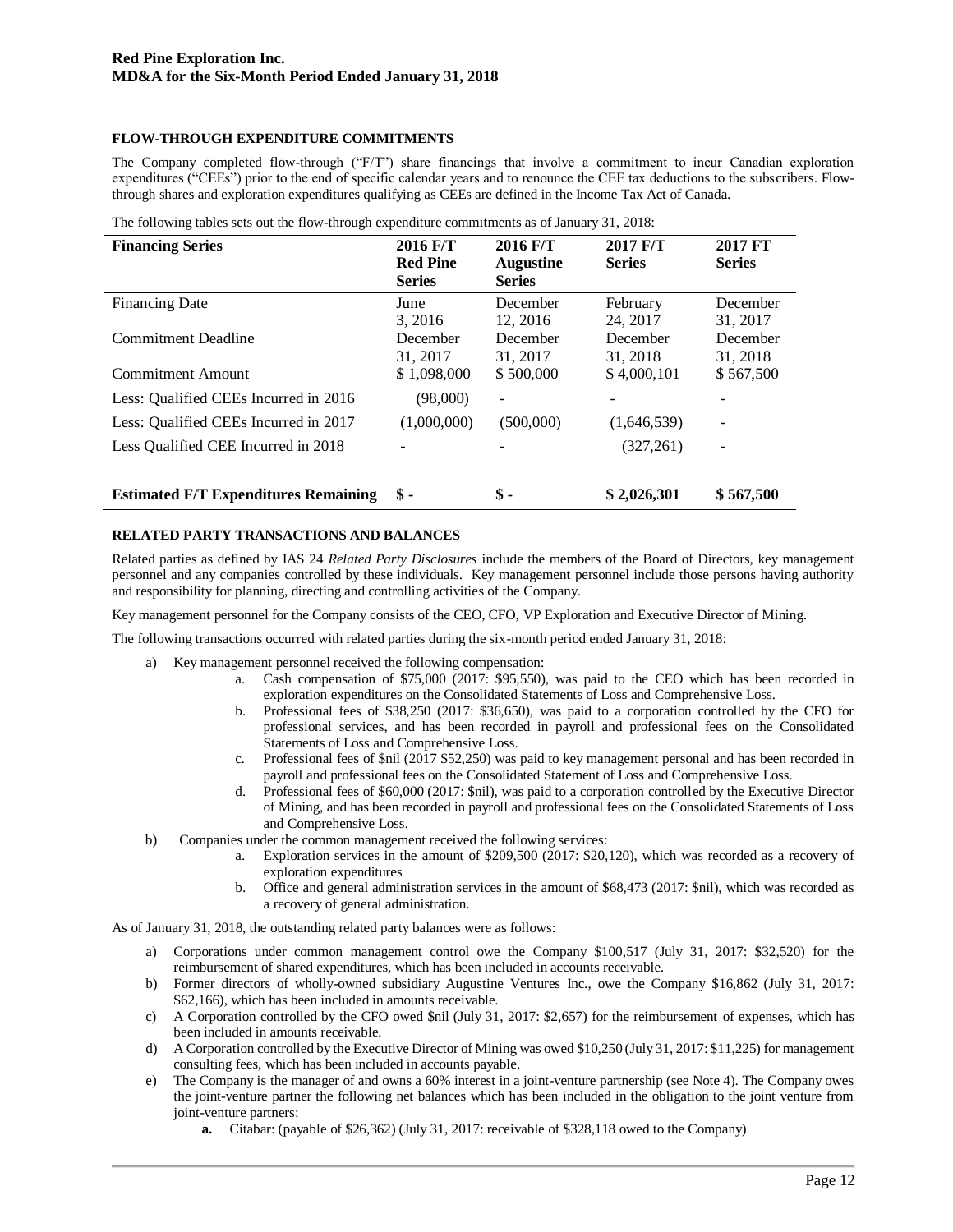**b.** Augustine: \$ nil (July 31: \$220,769

## **SHARE CAPITAL**

,

The authorized share capital consists of an unlimited number of common shares. The common shares have no par value. As at January 31, 2018 the Company had 283,683,340 issued and outstanding common shares (July 31, 2017: 264,149,026). All issued and outstanding common shares are fully paid.

- a) Common Shares Issued during the six-month period ended January 31, 2018:
	- The Company issued a total of 2,388,105 common shares upon the exercise of 2,388,105 common share purchase warrants at an average exercise price of \$0.09 for gross proceeds of \$226,247.
	- On August 3, 2017, the Company completed the acquisition of net smelter royalties ("NSR") on the Wawa Gold Project whereby the Company paid \$25,000 in cash and issued 100,000 common shares.
	- On October 23, 2017, the Company completed a shares-for-debt transaction whereby the Company agreed to settle certain obligations (the "Debt") to subscribers of its flow-through shares for financings that were completed in 2010 and 2011 through the issuance of common shares of the Company (the "Common Shares"). Pursuant to the settlement transaction, the Company issued a total of 146,209 common shares (the "Shares") at a deemed price of \$0.11 per Share to settle total indebtedness of \$16,083.
	- On December 29, 2017 the Company has completed a private placement financing for gross proceeds of \$1,865,300. The Company issued 12,360,000 common share units at a price of \$0.105 per unit and 4,540,000 flow-through common shares at a price of \$0.125 per share. Each FT share was issued on a "flow-through" basis, as defined in the Income Tax Act (Canada). Each common share unit consisted of one common share and one common share purchase warrant exercisable for a period of three years at an exercise price of \$0.15 per purchase warrant. As part of the financing the Company paid \$111,918 cash commission which is included in the total cost of if issue of \$220,656 and issued 1,014,000 nontransferable compensation warrants exercisable for a period of three years at an exercise price of \$0.105 per compensation warrant. The flow through premium associated with the financing was \$113,500 (note 6).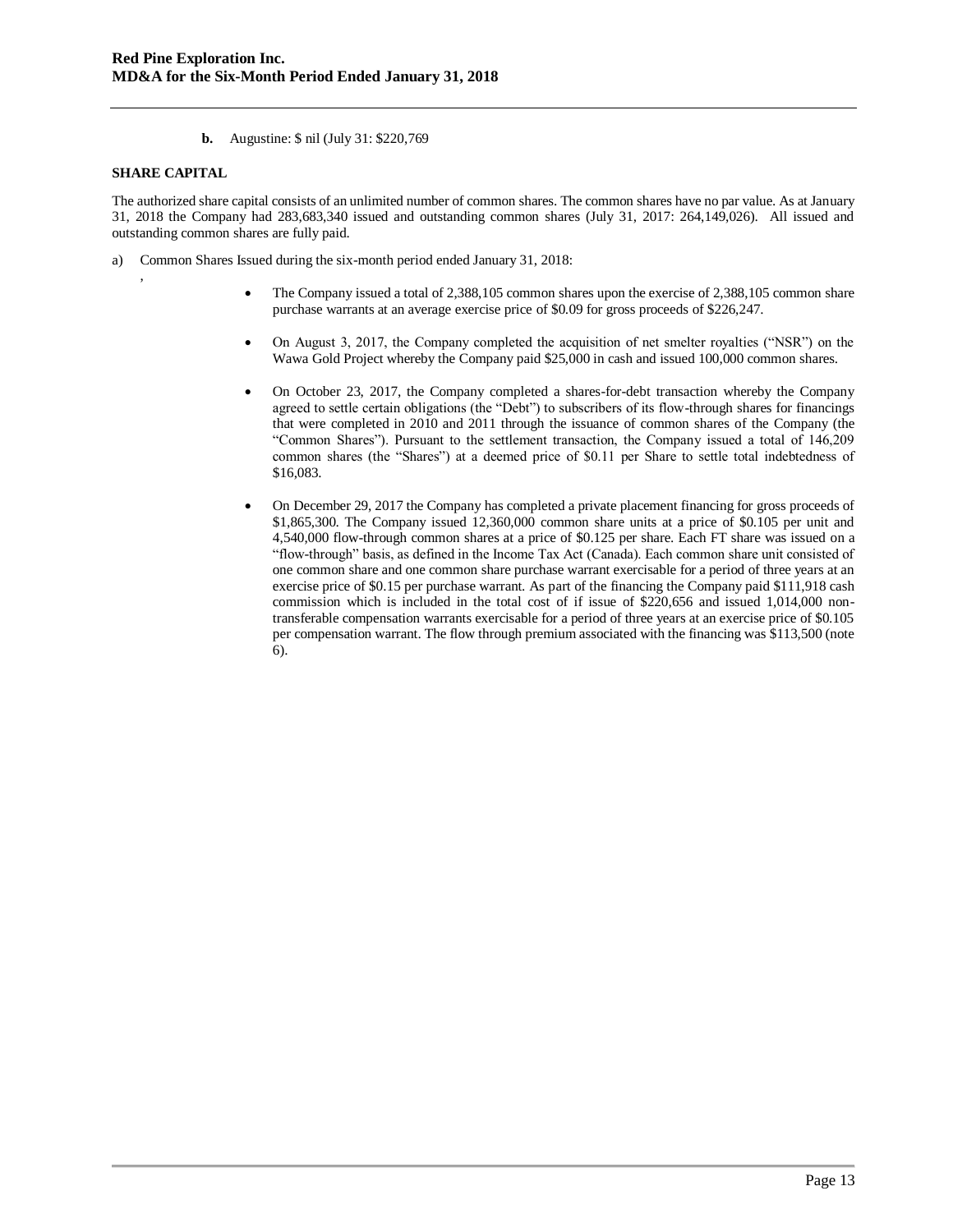# **STOCK OPTIONS**

The Company has a stock option plan (the "Plan") under which the Board of Directors of the Company may grant stock options to eligible participants including directors and officers of the Company.

The exercise price of the options cannot be less than the closing price of the Company's shares on the trading day preceding the date of grant and the maximum term of any option cannot exceed five years. The Board of Directors, in accordance with applicable Exchange or other regulatory requirements, if any, determines the vesting period. There is no minimum vesting period unless the optionee is engaged in Investor Relation Activities. The maximum aggregate number of common shares under option at any time under the Plan cannot exceed 10% of the issued shares. The fair value of share-based compensation is recognized as contributed surplus upon issuance.

All outstanding stock options vested immediately.

The following is a continuity schedule of the stock options series outstanding from July 31, 2017 to January 31, 2018:

|                    |                 | <b>Outstanding</b> |                          |                          | <b>Expired</b>               | <b>Outstanding</b> |
|--------------------|-----------------|--------------------|--------------------------|--------------------------|------------------------------|--------------------|
|                    | <b>Exercise</b> | <b>July 31,</b>    |                          |                          | or                           | January 31,        |
| <b>Expiry Date</b> | Price           | 2017               | <b>Granted</b>           | <b>Exercised</b>         | <b>Cancelled</b>             | 2018               |
|                    |                 |                    |                          |                          |                              |                    |
| July 10, 2018      | \$ 0.500        | 260,000            |                          | $\overline{\phantom{0}}$ |                              | 260,000            |
| December 18, 2018  | \$ 0.500        | 685,000            |                          | ۰                        |                              | 685,000            |
| February 25, 2020  | \$ 0.500        | 1,360,000          | $\overline{\phantom{0}}$ | ۰                        | $\overline{a}$               | 1,360,000          |
| August 27, 2020    | \$0.055         | 1,925,000          |                          | ۰                        | $\qquad \qquad \blacksquare$ | 1,925,000          |
| April 5, 2021      | \$0.080         | 750,000            |                          | ۰                        | $\overline{\phantom{a}}$     | 750,000            |
| April 6, 2022      | \$ 0.120        | 3,027,000          |                          | $\overline{\phantom{0}}$ |                              | 3,027,000          |
| April 11, 2022     | \$ 0.120        | 8,284,000          |                          | ۰                        |                              | 8,284,000          |
|                    |                 |                    |                          |                          |                              |                    |
| <b>Total</b>       | \$0.16          | 16,291,000         |                          | ۰                        | $\blacksquare$               | 16,291,000         |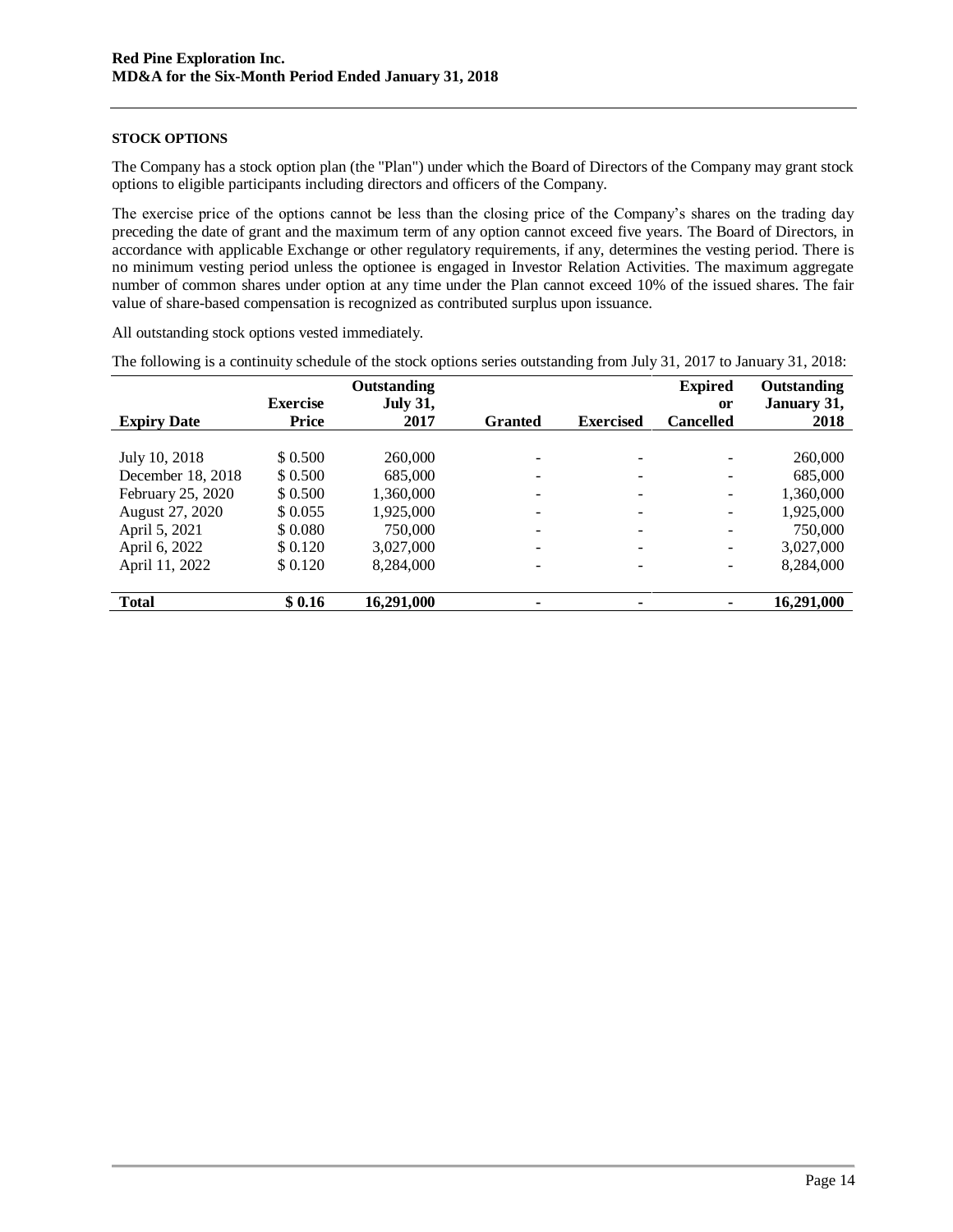## **WARRANTS**

The Company has issued warrants as part of equity financings and property acquisitions. The fair value of warrants is recognized upon issuance as an equity reserve until expiration, cancellation or exercise.

| The following is a continuity schedule for the warrants outstanding from July 31, 2017 to January 31, 2018: |  |
|-------------------------------------------------------------------------------------------------------------|--|
|                                                                                                             |  |

|                       |                 | Outstanding     |               |                  |                   | <b>Outstanding</b> | <b>Fair Value</b> |
|-----------------------|-----------------|-----------------|---------------|------------------|-------------------|--------------------|-------------------|
|                       | <b>Exercise</b> | <b>July 31,</b> |               |                  | <b>Expired or</b> | January 31,        | January 31,       |
| <b>Expiry Date</b>    | <b>Price</b>    | 2017            | <b>Issued</b> | <b>Exercised</b> | <b>Cancelled</b>  | 2018               | 2017              |
|                       |                 |                 |               |                  |                   |                    |                   |
| December 18, 2017     | \$0.250         | 6,400,000       |               |                  | (6,400,000)       |                    |                   |
| December 18, 2017     | \$0.250         | 640,000         |               |                  | (640,000)         |                    |                   |
| June 3, 2018          | \$0.080         | 1,777,132       |               |                  |                   | 1,777,132          | \$134,351         |
| June 24, 2018         | \$0.105         | 450,625         |               |                  |                   | 450,625            | \$44,882          |
| July 30, 2018         | \$0.050         | 155,965         |               | (107, 965)       |                   | 48,000             | \$2,006           |
| July 30, 2018         | \$0.100         | 1,499,708       |               |                  |                   | 1,499,708          | \$38,700          |
| August 13, 2018       | \$0.050         | 270,982         |               | (108,982)        |                   | 162,000            | \$8,035           |
| August 13, 2018       | \$0.100         | 2,208,186       |               |                  |                   | 2,208,186          | \$61,449          |
| August 20, 2018       | \$0.050         | 336,158         |               | (171, 158)       |                   | 165,000            | \$8,184           |
| August 20, 2018       | \$0.100         | 1,375,000       |               |                  |                   | 1,375,000          | \$36,750          |
| August 28, 2018       | \$0.100         | 200,000         |               |                  |                   | 200,000            | \$5,298           |
| September 2, 2018 (a) | \$0.099         | 2,533,333       |               | (500,000)        |                   | 2,533,333          | \$242,118         |
| September 2, 2018     | \$0.099         | 5,065,909       |               |                  | $\blacksquare$    | 5,065,909          | \$586,039         |
| February 9, 2019 (b)  | \$0.066         | 2,888,000       |               |                  | ÷.                | 2,888,000          | \$368,500         |
| February 9, 2019      | \$0.066         | 1,994,544       |               |                  |                   | 1,994,544          | \$250,294         |
| February 9, 2019      | \$0.132         | 5,327,165       |               |                  |                   | 5,327,165          | \$633,935         |
| February 17, 2019     | \$0.250         | 20,000          |               |                  |                   | 20,000             | \$6,090           |
| February 24, 2019     | \$0.135         | 3,412,889       |               |                  |                   | 3,412,889          | \$404,427         |
| February 25, 2019 (b) | \$0.066         | 520,177         |               |                  | $\blacksquare$    | 520,177            | \$66,553          |
| February 25, 2019     | \$0.066         | 3,847,521       |               |                  | $\blacksquare$    | 3,847,521          | \$484,397         |
| April 7, 2019         | \$0.105         | 1,789,456       |               |                  | $\overline{a}$    | 1,789,457          | \$220,282         |
| April 8, 2019         | \$0.105         | 16,695,601      |               |                  |                   | 16,695,601         | \$2,055,731       |
| May 5, 2019           | \$0.105         | 2,144,121       |               |                  | L,                | 2,144,121          | \$265,704         |
| June 3, 2019          | \$0.100         | 5,343,800       |               |                  |                   | 5,343,800          | \$164,274         |
| June 24, 2019         | \$0.105         | 2,437,500       |               | (1,500,000)      |                   | 937,500            | \$41,086          |
| September 2, 2019     | \$0.066         | 121,600         |               |                  |                   | 121,600            | \$15,793          |
| December 13, 2019     | \$0.170         | 3,800,000       |               |                  |                   | 3,800,000          | \$478,985         |
| February 24, 2020     | \$0.170         | 21,168,666      |               |                  | ÷.                | 21,168,666         | \$906,523         |
| April 7, 2020         | \$0.072         | 198,429         |               |                  | $\overline{a}$    | 198,429            | \$26,318          |
| May 3, 2020           | \$0.072         | 6,080           |               |                  |                   | 6,080              | \$808             |
| December 29,2020      | \$0.150         |                 | 12,360,000    |                  |                   | 12,360,000         | \$891,156         |
| December 29,2020      | \$0.105         |                 | 1,014,000     |                  |                   | 1,014,000          | \$77,020          |
|                       |                 |                 |               |                  |                   |                    |                   |
| <b>Total</b>          | \$0.13          | 94,628,548      | 13,374,000    | (2,388,105)      | 7,040,000         | 98,574,443         | \$8,525,688       |

a) These warrants are exercisable at a price of CAD\$0.099 or USD\$0.092.

b) These warrants are exercisable at a price of CAD\$0.066 or USD\$0.059.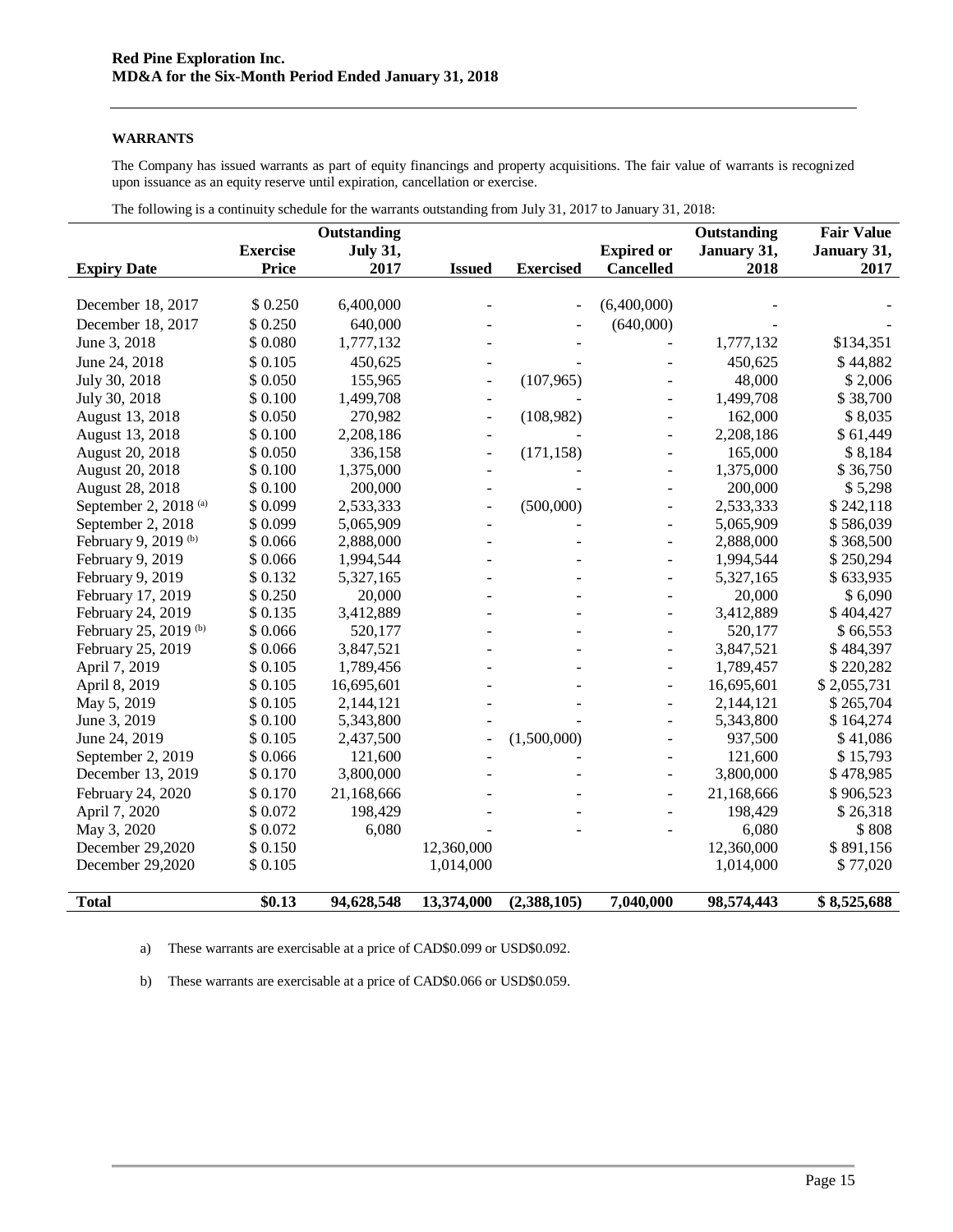# **LIQUIDITY AND CAPITAL MANAGEMENT**

|                                                   | <b>January 31, 2018</b> | July 31, 2017   |
|---------------------------------------------------|-------------------------|-----------------|
| <b>Current Assets:</b>                            |                         |                 |
| Cash and Cash Equivalents                         | \$2,820,543             | \$3,388,171     |
| <b>Marketable Securities</b>                      | 2,500                   | 2,500           |
| <b>Amounts Receivable</b>                         | 297,922                 | 674,250         |
| Amounts Receivable from Joint Venture Partners    |                         | 328,118         |
| Prepaid Expenses                                  | 47,586                  | 43,635          |
| <b>Total Current Assets</b>                       | 3,168,551               | 4,436,674       |
| <b>Current Liabilities:</b>                       |                         |                 |
| Accounts Payable and Accrued Liabilities (note 5) | 30,941                  | 719,889<br>\$.  |
| Deferred Flow-Through Premium (note 6)            | 183,372                 | 137,934         |
| Flow-Through Provision (note 7)                   | 110,876                 | 264,000         |
| Lease Inducements (note 8)                        | 15,922                  | 15,922          |
| Obligations to Joint Venture (note, 4 and 5)      | 26,362                  |                 |
| <b>Total Current Liabilities</b>                  | 367,473                 | 1,137,745       |
| <b>Working Capital</b>                            | 2,801,078               | 3,298,929<br>\$ |

As at January 31, 2018, the Company had a working capital surplus of 2,801,078 (July 31, 2017: \$3,298,929).

There were no changes in the Company's approach to capital management during the three-month period ended January 31, 2018.

In managing liquidity, the Company's primary objective is to ensure the entity can continue as a going concern while raising additional funding to meet its obligations as they come due. The Company's operations to date have been funded by issuing equity. The Company expects to improve the working capital position by securing additional financing.

The Company's investment policy is to invest excess cash in very low risk financial instruments such as term deposits or by holding funds in high yield savings accounts with major Canadian banks. Financial instruments are exposed to certain financial risks, which may include currency risk, credit risk, liquidity risk and interest rate risk.

The Company's mineral property interests are all in the exploration stage, as such the Company is dependent on external financing to fund its exploration activities and administrative costs. Management continues to assess the merits of mineral properties on an ongoing basis and may seek to acquire new properties or to increase ownership interests if it believes there is sufficient geologic and economic potential.

Management mitigates the risk and uncertainty associated with raising additional capital in current economic conditions through cost control measures that minimizes discretionary disbursements and reduces exploration expenditures that are deemed of limited strategic value.

The Company manages the capital structure (consisting of shareholders' deficiency) on an ongoing basis and adjusts in response to changes in economic conditions and risks characteristics of its underlying assets. Adjustments to the Company's capital structure may involve the issuance of new shares, assumption of new debt, acquisition or disposition of assets, or adjustments to the amounts held in cash, cash equivalents and short-term investments.

The Company is not subject to any externally imposed capital requirements other than flow-through spending commitments.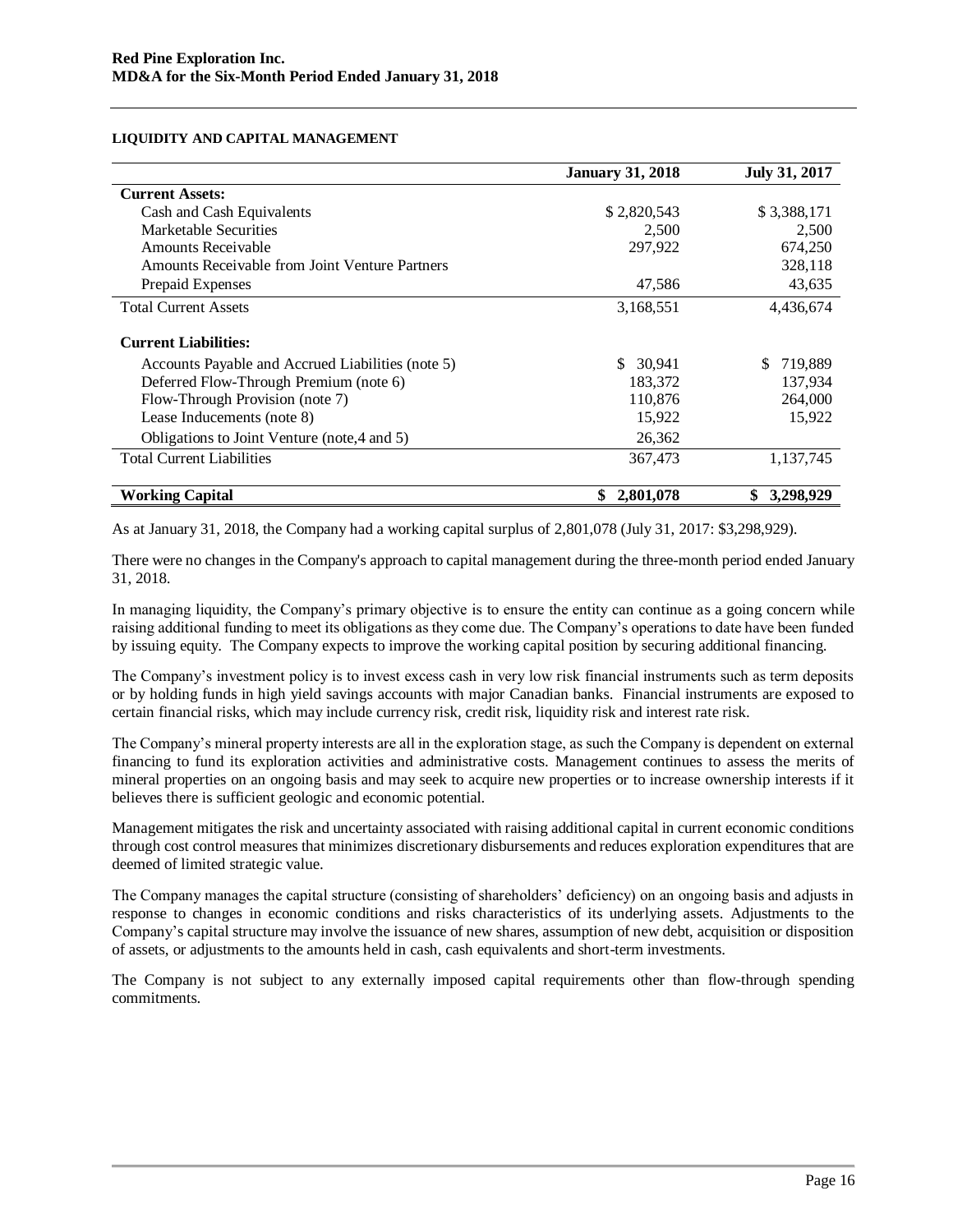# **FINANCIAL INSTRUMENT RISK FACTORS**

The following disclosures are to enable users of the consolidated financial statements to evaluate the nature and extent of risks arising from financial instruments at the end of the reporting year:

## *a) Credit risk*

The Company's credit risk is the risk of counterparty default on cash and cash equivalents held on deposit with financial institutions. The Company manages this risk by ensuring that deposits are only held with large Canadian banks and financial institutions. The Company's accounts receivable are sales tax receivables with negligible counterparty default risk.

The amounts due from joint venture partner are subject to counterparty default risk, and total \$nil as at January 31, 2018 (July 31, 2017 – \$328,118).

The amounts due from subtenants are subject to counterparty default risk, and total \$nil as at January 31, 2018 (July 31, 2017 - \$nil).

## *b) Liquidity risk*

The Company's liquidity risk is the risk that the Company has insufficient funds to settle its contractual financial liabilities. The Company manages this risk through a budgeting process that ensures sufficient funds are available as contractual cash flows become due.

As at October 31, 2017, the Company had a cash and cash equivalents balance of \$2,820,543 (July 31, 2017: \$3,388,171) to settle current liabilities of \$367,473 (July 31, 2017: \$1,137,745). As a result, the Company is currently not exposed to liquidity risk.

While the Company has been successful in obtaining required funding in the past, there is no assurance that future financings will be available.

## *c) Market risks*

The Company's market risk arises from changes in interest rates and commodity prices that could have an impact on profit and loss. This includes:

- Interest rate risk, is the sensitivity of the fair value or of the future cash flows of a financial instrument to changes in interest rates. The Company does not have any financial assets or liabilities that were subject to variable interest rates.
- Commodity price risks, particularly with respect to gold, is the sensitivity of the fair value of, or of the future cash flows, from mineral assets. The Company manages this risk by continually monitoring base and precious metal prices and commodity price trends to determine the appropriate timing for funding the exploration or development of its mineral assets, or for the acquisition or disposition of mineral assets. The Company does not have any mineral assets at the development or production stage carried at historical cost. The Company has expensed the acquisition and exploration costs of its exploration stage mineral assets.
- Marketable securities risk, is the sensitivity of the fair value of marketable securities to supply and demand for marketable securities. The Company manages this risk by continually monitoring the market pricing and trends of its portfolio of securities to determine the appropriate timing to complete any acquisitions or dispositions. The Company has determined the marketable securities risk at year-end is minimal.
- Currency risk, is the sensitivity of the fair value or of the future cash flows of financial instruments to changes in foreign exchange rates. The Company does not have any financial assets or liabilities that were subject to variable foreign exchange rates and as such the Company is not subject to currency risk.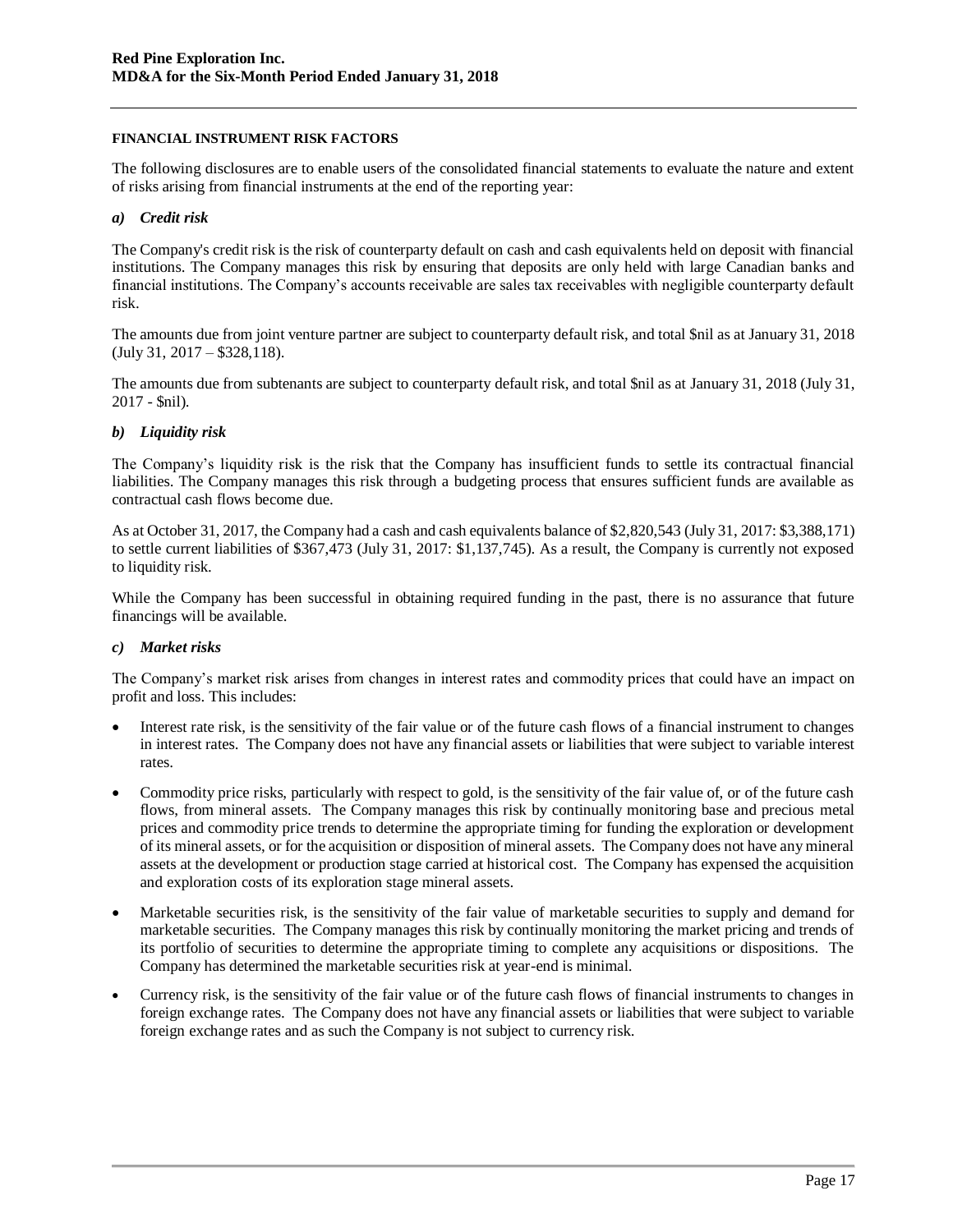### **RISKS AND UNCERTAINTIES**

The operations of the Company are speculative due to the high-risk nature of its business, which is the acquisition, financing, exploration and development of mining properties. Additional risks not currently known to the Company, or that the Company currently deems immaterial, may also impair the Company's operations. If any of the following risks actually occur, the Company's business, financial condition and operating results could be adversely affected.

#### *Management*

The success of the operations and activities of the Company is dependent to a significant extent on the efforts and abilities of its management, outside contractors, experts and other advisors. Investors must be willing to rely to a significant degree on management's discretion and judgement, as well as the expertise and competence of the outside contractors, experts and other advisors. The Company does not have a formal program in place for succession of management and training of management. The loss of one or more of the key employees or contractors, if not replaced on a timely basis, could adversely affect the Company operations and financial performance.

#### *Credit risk*

The Company deposits cash with financial institutions it believes to be creditworthy. In some circumstances, cash balances at these financial institutions may exceed the federally guaranteed amount. The Company's current credit risk is primarily attributable to cash and accounts recoverable. Cash is held with a reputable, Tier A Canadian chartered bank and as such, management believes the risk of loss to be minimal. Accounts receivable is due from the federal government of Canada. Management believes that the credit risk with respect to financial instruments included in HST recoverable is minimal and remote.

#### *Liquidity risk*

The Company's ability to remain liquid over the long term depends on its ability to obtain financing necessary to complete exploration and development of its mineral properties and their future profitable production or, alternatively, upon the Corporation's ability to dispose of its interest on an advantageous basis.

#### *Currency risk*

The Company has no foreign currency denominated assets or liabilities. Major purchases are transacted in Canadian dollars and therefore the Company has no material foreign currency exposure.

#### *Interest rate risk*

The Company's cash balance is subject to changes in interest rates. Interest rate risk is minimal.

## *Tax risk*

The Company has commitments to incur Canadian Exploration Expenditures. Any shortfall could result in tax penalties assessed by the Canada Revenue Agency.

#### *Equity price risk*

Market risk arises from the possibility that changes in market prices will affect the value of financial instruments of the Company. Except for marketable securities, the Company's other financial instruments (cash, accounts receivable, accounts payable and accrued liabilities and due to related party) are not subject to price risk.

#### *Commodity price risk*

The Company is exposed to price risk with respect to gold and other commodity prices, such prices impacting the future economic feasibility of its exploration properties. The Company closely monitors gold and other commodity prices to determine the appropriate course of action to be taken by the Company.

#### *Additional capital*

The exploration activities of the Company may require substantial additional financing. Failure to obtain sufficient financing may result in delaying or indefinite postponement of exploration and development of any of the Company's properties. There can be no assurance that additional capital or other types of financing will be available if needed or that, if available, the terms of such financings will be favourable to the Company. In addition, low commodity prices may affect the Company's ability to obtain financing.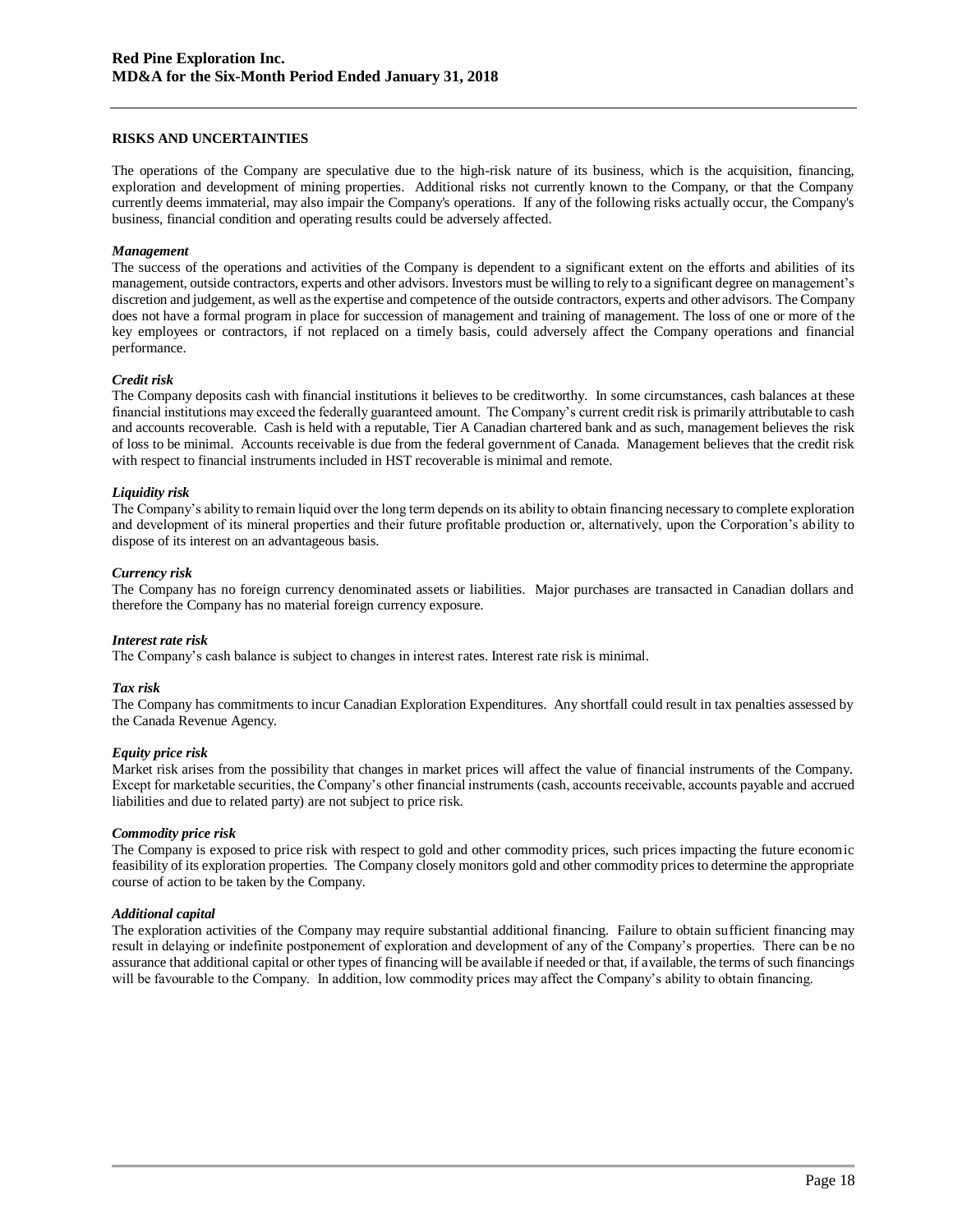## **RISKS AND UNCERTAINTIES (CONTINUED)**

### *Environmental and permitting*

The Company's current or future operations, including development activities, are subject to environmental regulations, which may make operations not economically viable or prohibit them altogether. All aspects of the Company's operations are subject to environmental regulation in the various jurisdictions in which it operates. These regulations, among other things, mandate the maintenance of air and water quality standards, land reclamation, transportation, storage and disposal of hazardous waste. Environmental legislation is evolving in a manner which will require stricter standards and enforcement, increased fines and penalties for non-compliance, more stringent environmental assessments of proposed projects and a heightened degree of responsibility for companies and their officers, directors, and employees. There is no assurance that future changes in environmental regulation, if any, will not adversely affect the Company's operations.

## *Acquisition*

The Company uses its best judgment to acquire mining properties for exploration and development. In pursuit of such opportunities, the Company may fail to select appropriate acquisition candidates or negotiate acceptable agreements, including arrangements to finance the acquisitions and development, or integrate such opportunity and their personnel with the Company. The Company cannot assure that it can complete any acquisition that it pursues or is currently pursuing, on favourable terms, or that any acquisition completed will ultimately benefit the Company.

## *Competition*

The mining industry is intensely competitive in all its phases, and the Company competes with many companies possessing great er financial resources and technical facilities than the Company. Competition in the mining business could adversely affect the Company's ability to acquire suitable producing properties or prospectus for mineral exploration in the future.

## *Political risk*

All the Company's mineral properties are located in Canada. Accordingly, the Company is subject to risks normally associated with exploration for and development of mineral properties in Canada, which the Company believes to be low.

## *Business risk*

There are numerous business risks involved in the mineral exploration industry. The Company may not own 100% of a mineral concession or joint venture. Similarly, any non-compliance with or non-satisfaction of the terms of the Option by the Company could affect its ability to exercise the Option and earn its interest in the mining concessions and assets relating to properties.

## *Surface Rights*

Mining concessions may not include surface rights and there can be no assurance that the Company will be successful in negotiating long term surface rights access agreements in respect of the properties. Failure to obtain surface rights could have an adverse impact on the Company's future operations.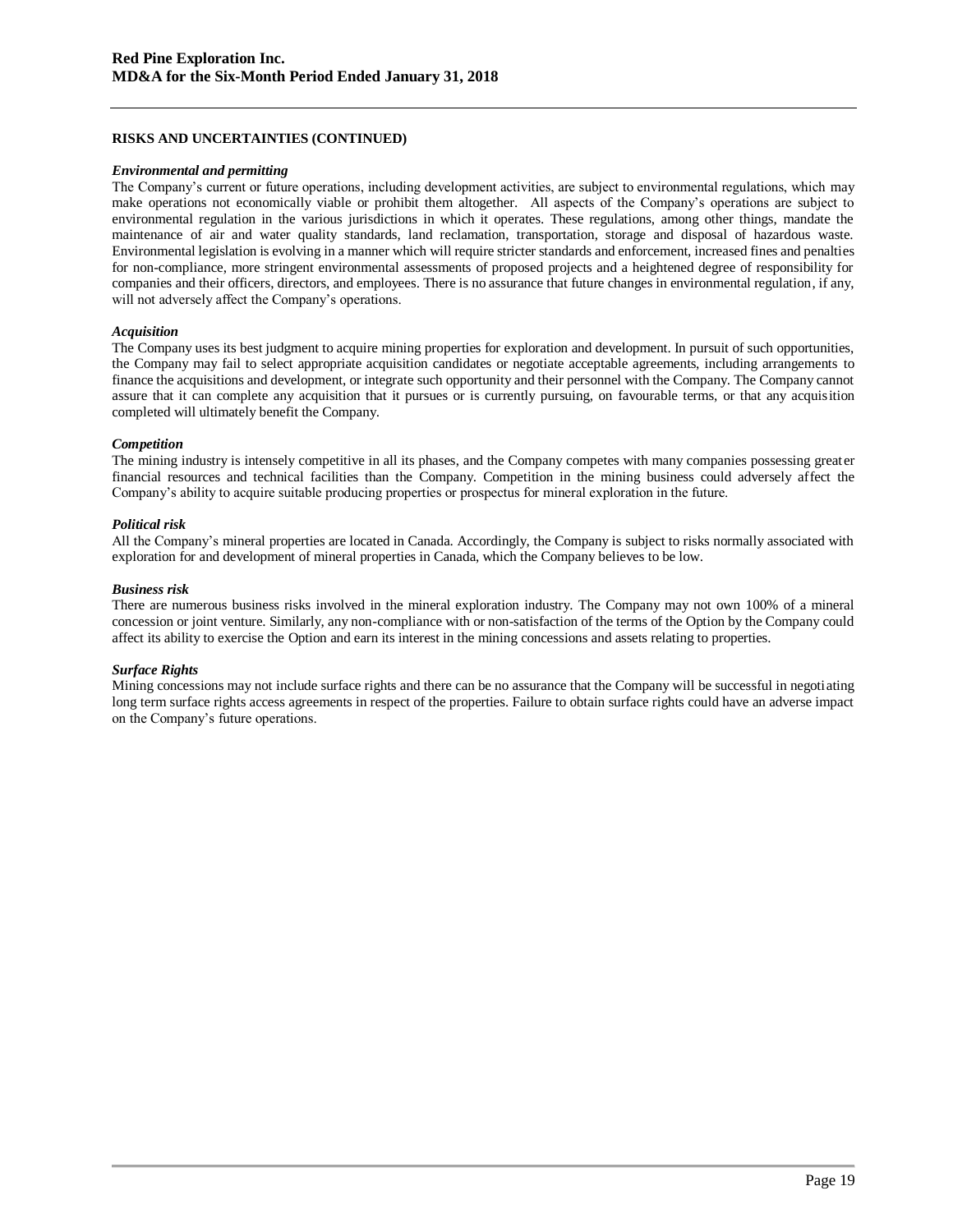#### **GOING CONCERN**

Red Pine Exploration Inc. (the "Company" or "Red Pine") was founded in 1936 under the laws of Ontario, Canada for the acquisition, exploration, and development of mining properties. The Company's head office and primary location of its registered records is 145 Wellington Street West, Suite 1001, Toronto, Ontario, M5J 1H8. The Company is currently in the exploration stage and has not commenced any commercial operations.

The accompanying Consolidated Financial Statements have been prepared on the basis of a going concern, which contemplates the realization of assets and liquidation of liabilities in the normal course of business.

As at January 31, 2018, the Company had a working capital surplus of \$2,801,078 (July 31, 2017: surplus of \$3,298,929) and an accumulated deficit of 58,767044 (July 31, 2017: deficit of \$56,477,785).

In assessing whether the going concern assumption is appropriate, management considers all available information about the future, which is at least, but not limited to, twelve months from the end of the reporting period. The Company's ability to continue operations and fund its mining interest expenditures is dependent on management's ability to secure additional financing. Management is actively pursuing such additional sources of financing, and while it has been successful in doing so in the past, there can be no assurance it will be able to do so in the future. The Company is currently in the exploration stage and has not commenced commercial operations. These conditions cash significant doubt about the Company's ability to continue as a going concern.

Theses Consolidated Financial Statements do not give effect to adjustments that would be necessary should the Company be unable to continue as a going concern and therefore need to realize its assets and liquidate its liabilities and commitments in other than the normal course of business and at amounts different from those in the accompanying consolidated financial statements.

## **CRITICAL ACCOUNTING POLICIES AND ESTIMATES**

#### *(a) Statement of compliance*

accordance and comply with International Accounting Standard 34 Interim Financial Reporting ("IAS 34") using accounting principles consistent with International Financial Reporting Standards ("IFRS") as issued by the International Accounting Standards Board ("IASB") and interpretations issued by the IFRS Interpretations Committee ("IFRIC"). The accounting policies adopted are consistent with those of the previous financial year and the corresponding interim reporting period. Furthermore, the information on accounting standards effective in future periods and not yet adopted remains unchanged from that disclosed in the annual financial statements.

The consolidated financial statements were approved by the Board of Directors on December 20, 2017.

#### *(b) Basis of presentation*

These condensed interim consolidated financial statements do not include all of the information required for full annual financial statements and should be read in conjunction with the financial statements for the year ended July 31, 2017.

These condensed interim consolidated financial statements have been prepared on a historical cost basis except for certain financial instruments that have been measured at fair value. In addition, these financial statements have been prepared using the accrual basis of accounting, except for cash flow information.

#### *(c) Basis of consolidation*

These consolidated financial statements include the accounts of the Company and its wholly-owned subsidiary Augustine Ventures Inc. All intercompany balances and transactions have been eliminated.

#### *(d) Significant accounting judgements and estimates*

The preparation of these consolidated financial statements requires management to make estimates and assumptions that affect the reported amounts of assets and liabilities at the date of the financial statements and reported amounts of expenses during the reporting period.

Actual outcomes could differ from these estimates. The consolidated financial statements include estimates which, by their nature, are uncertain. The impacts of such estimates are pervasive throughout the consolidated financial statements, and may require accounting adjustments based on future occurrences. Revisions to accounting estimates are recognized in the period in which the estimate is revised and also in future periods when the revision affects both current and future periods. Significant accounting judgments, estimates and underlying assumptions are reviewed on an ongoing basis.

Significant assumptions about the future and other sources of estimation uncertainty that management has made at the end of the reporting period, that could have an effect on the amounts recognized in the consolidated financial statements relate to the following:

#### *Going concern*

The preparation of the condensed interim consolidated financial statements requires management to make judgments regarding the going concern of the Company.